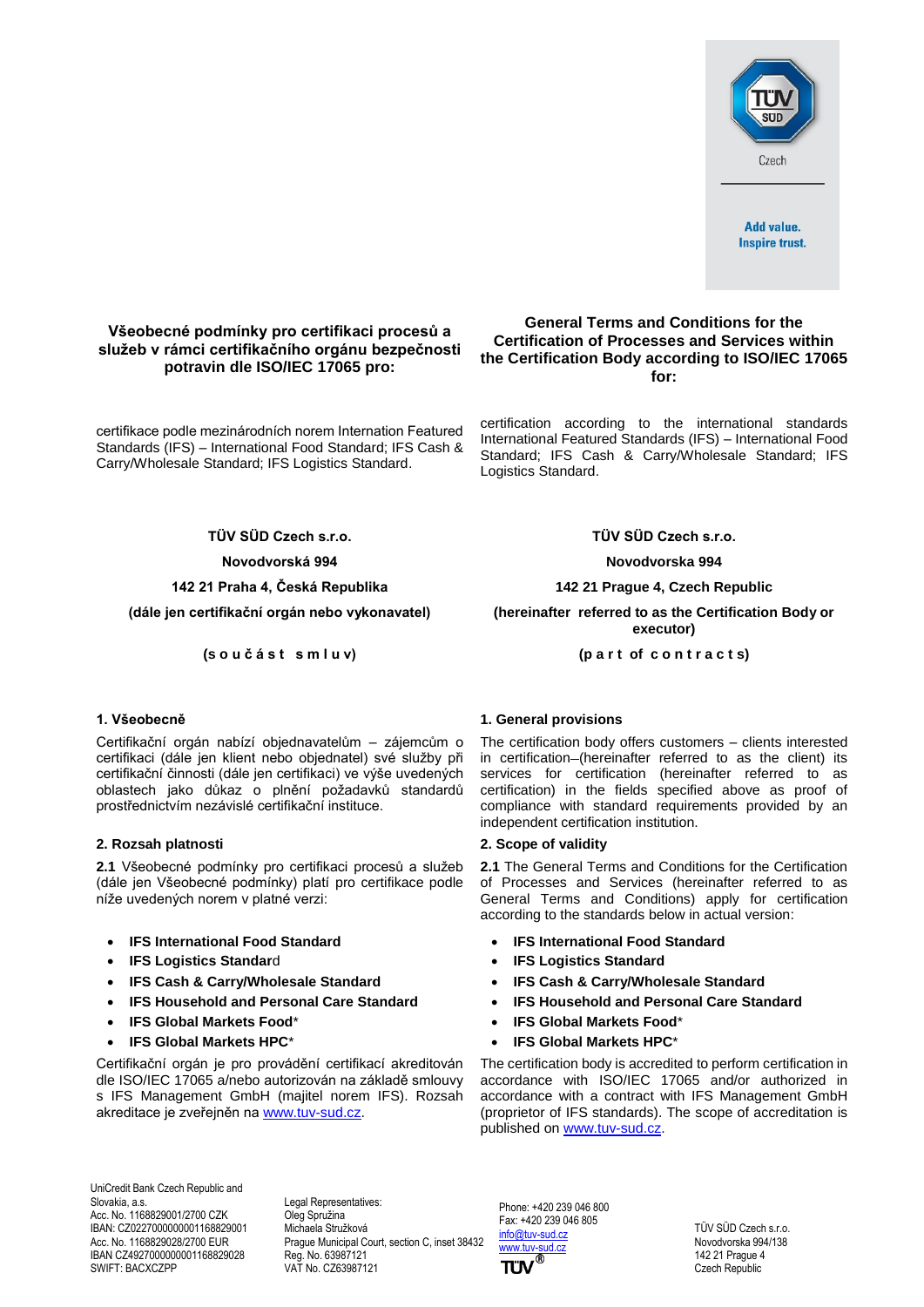\* pro účely těchto všeobecných podmínek mají termíny: "certifikace", "audit", "auditor" a "Certifikát, stejný význam jako "posuzování", "posouzení", "posuzovatel" a "Potvrzení".

**2.2** Proces certifikačního auditu zahrnuje přípravu na audit, plánování auditu, realizaci auditu na místě, přezkoumání dokumentace z auditu a rozhodnutí o certifikaci certifikačním orgánem a dále v kladném případě vystavení certifikátu. Obdobný proces je realizován v případě obnovovacího, rozšiřovacího a speciálního auditu.

**2.3** Pro proces provedení certifikačního auditu a dalších typů auditů (obnovovacího, rozšiřujícího, speciálního) je s klientem standardaně uzavřena smlouva o certifikaci.

### **3.1.1 Informativní rozhovor** (předsmluvní stadium) **3.1.1 Informative interview** (pre-contract stage)

Certifikační orgán vede s klientem před sjednáním zakázky informativní rozhovor, při němž mohou být projednány následující body:

- 
- 
- průběh certifikačního řízení Certification procedure
- normový základ, stupeň prokazatelnosti, oblast platnosti
- předpokládané náklady Expected costs
- 

Výkony uvedené dále v jednotlivých fázích certifikace následují po sjednání zakázky a její evidenci u certifikačního orgánu.

### **3.1.2.1 Žádost**

Certifikační orgán zašle klientovi (žadateli o certifikaci) k vyplnění dotazník "Zádost o certifikaci", aby získal informace potřebné k připravení certifikace a cenové nabídky. Vyplněný dotazník vrací klient zpět certifikačnímu orgánu opatřený datem a podpisem oprávněného zástupce klienta. Certifikační orgán přezkoumá všechny informace uvedené klientem, předběžně posoudí, zda systém klienta splňuje základní předpoklady pro provedení certifikačního auditu a rozhodne, zda je schopen poskytnout požadované služby zejména s ohledem na předpokládaný rozsah, produktové a technologické oblasti a požadovaný termín certifikace. Kromě toho určí klient zástupce svého vedení jako kontaktní osobu odpovědnou za průběh certifikace.

V případě kladného výsledku přezkoumání žádosti obdrží klient cenovou nabídku na certifikaci, resp. návrh znění smlouvy. V případě záporného výsledku přezkoumání je klient s výsledkem přezkoumání seznámen písemnou formou (dopisem nebo emailem).

# **3.1.2.2 Definice rozsahu auditu**

Certifikační orgán definuje, na základě informací poskytnutých klientem předmět auditu, aplikovatelné obory produktů a/nebo technologické obory a v případě nejasností požádá společnost o jejich potvrzení.

\* for purpose of these general terms and conditions has terms: "certification", "audit", "auditor" and "Certificate" the same meaning as "assessment", "assessing", "assessor" and .Confirmation".

**2.2** The certification audit process includes the preparation for a certification audit, planning of the audit, performing of the audit on site, audit domunetation review and decision on certification by certification body and furthermore in case of positive result, issuing the certificate. Similar process is performed in case of renewal, extension and special audit.

**2.3** By default, for performance of certification audit and other types of audits (renewal, extension, special) is concluded with client the contract on certification.

# **3. Postup certifikace 3. Certification procedure**

### **3.1 Příprava klienta na certifikaci 3.1 Preparing the client for certification**

Prior to concluding the contract, the certification body conducts an informative interview with the client to discuss the following items:

- cíl a účel certifikace  **Objective and purpose of certification** 
	- základní předpoklady pro certifikaci Basic requirements for certification
		-
		- Basis for the standard, degree of provability, area of validity
		-
	- návrhy termínů Suggested dates

After the contract is agreed and registered by the certification body, certification will commence in the individual phases described below.

# **3.1.2 Příprava na certifikační audit 3.1.2 Preparation for a certification audit**

### **3.1.2.1 Application**

The certification body will send the client (applicant for certification) a questionnaire to complete "Application for Certification" in order to obtain the information necessary to prepare the certification and a quote. The client will send the completed questionnaire back to the certification body affixed with the date and signature of the client's authorized representative. The certification body will examine all information provided by the client to make a preliminary assessment as to whether the client's system meets the basic requirements for performance of certification audit and will decide whether is able to provide the requested services, in particular regarding the expected scope, product and technological areas, and the term requested for certification. In addition, the client shall name a representative to serve as the contact responsible for the course of certification.

If the outcome of the application review is positive, the client will receive a quote for the certification, i.e. the text of a contract. If the outcome of the review is negative, the client will be informed in writing of the outcome of the review (by letter or email).

# **3.1.2.2 Definition of the scope of the audit**

On the basis of the information provided by the client, the certification body will define the subject of the audit, the applicable fields of products and/or technological fields, and in case of doubt, ask the company for confirmation.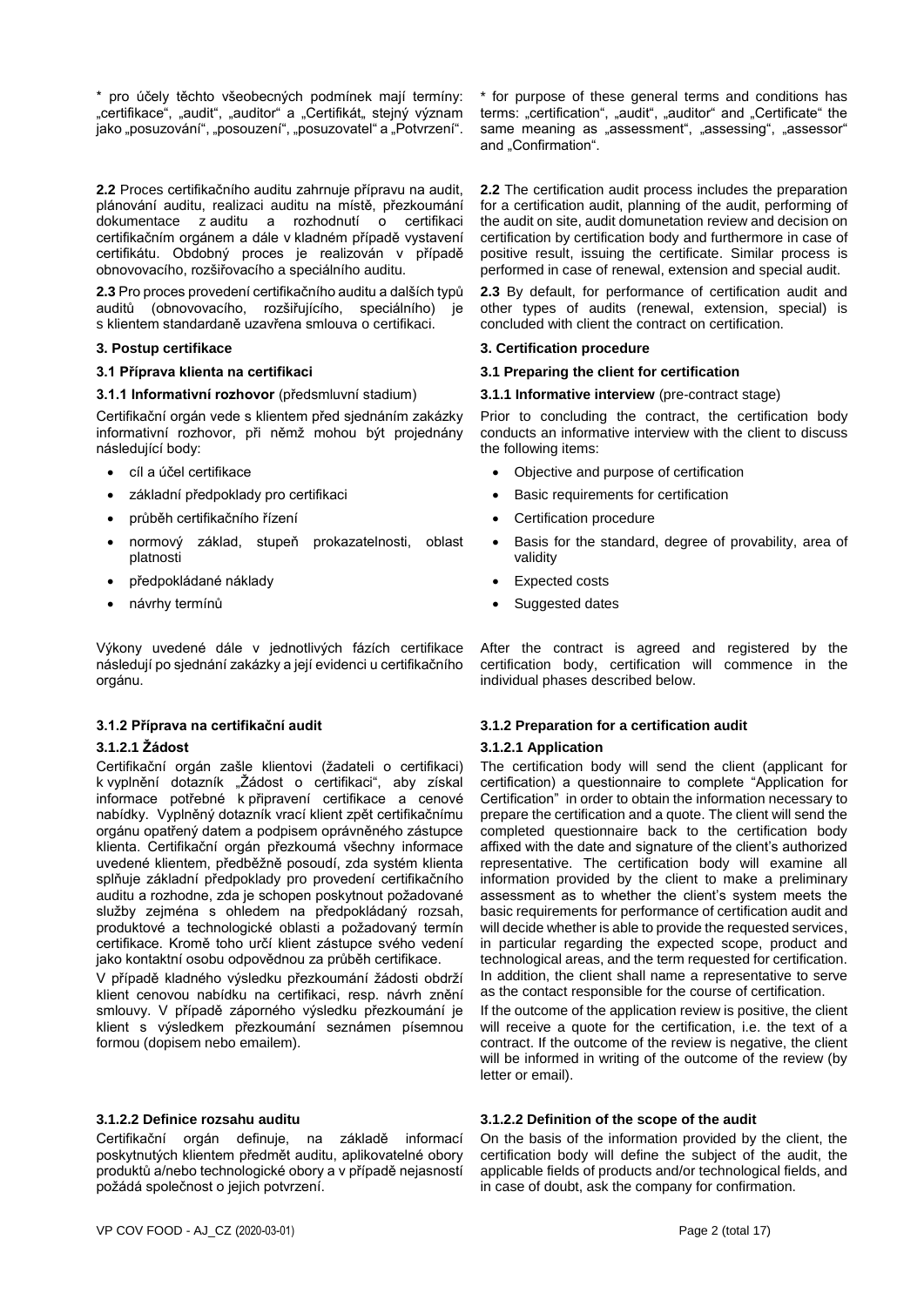Rozsah auditu je jasně a jednoznačně definován ve smlouvě a také ve zprávě z auditu a na certifikátu. Rozsah auditu musí zahrnovat veškeré produkty a procesy společnosti realizované v místě, které je předmětem certifikace.

Pokud má klient více provozoven se stejným předmětem činnosti, které aplikují stejné postupy u stejných výrobků, je každá pobočka předmětem samostatného auditu a každá pobočka obdrží její vlastní certifikát. Tam, kde existují decentralizované struktury a audit pouze na určitém místě je nedostatečný pro získání kompletního přehledu o firemních procesech, musí být do auditu zahrnuty i všechny ostatní relevantní provozovny.

# **3.1.2.3 Vyloučení z rozsahu**

Rozsah auditu běžně zahrnuje veškeré činnosti společnosti. Pokud se za výjimečných okolností klient rozhodne vyloučit určité produkty (skupiny produktů, procesy) z rozsahu auditu, musí o svém záměru informovat certifikační orgán před uzavřením smlouvy. Certifikační orgán posoudí, zda je návrh na vyloučení z rozsahu v souladu s požadavky standardu. Vyloučení z rozsahu musí být přesně popsáno a obsaženo ve zprávě z auditu a na certifikátu IFS.

Pokud je požadováno vyloučení klientem, který má být certifikován podle normy IFS Food, certifikační orgán ve spolupráci s klientem vyplní dotazník definovaný majitelem standardu IFS k ověření, zda je vyloučení povoleno. Vyplněný dotazník musí být součástí plánování auditu.

# **3.1.2.4 Stanovení doby trvání auditu**

Čas určený pro provedení auditu společnosti se vypočítává následujícím způsobem:

- 1) Příprava auditu 0,25 auditodne
- 2) Audit na místě viz příslušný standard (část 1 Protokol auditu)
- 3) Příprava zprávy z auditu 0,5 auditodne

Normální délka auditního dne je 8 hodin. Přinejmenším 1/3 (resp. 2/3 v případě auditu IFS Global Markets) doby trvání auditu na místě musí být strávena v prostoru výroby (realizace služby).

Minimální doba trvání auditu na místě podle normy IFS Food se vypočítá s použitím kalkulátoru dostupného na www.ifscertification.com, který bere v úvahu počet pracovníků, počet produktů a počet technologických operací.

Certifikační orgán může prodloužit nebo zkrátit dobu trvání auditu na místě na základě přezkoumání informací uvedených klientem v žádosti o certifikaci. Důvody pro stanovení odchylky délky auditu na místě se uvádějí ve zprávě z auditu.

Certifikační orgán stanovuje dobu trvání auditu na základě údajů poskytnutých žadatelem o certifikaci v dotazníku žádosti o certifikaci. Pokud budou v průběhu auditu dodatečně zjištěny skutečnosti, které jsou v rozporu s uzavřenou smlouvou a které mají vliv na rozsah a/nebo dobu trvání auditu, certifikační orgán si vyhrazuje právo stanovit dodatečnou dobu trvání auditu na místě potřebnou k provedení certifikace anebo jednostranně vypovědět uzavřenou smlouvu.

**3.1.2.5** Cenová nabídka (návrh smlouvy) je platná 6 měsíců od data vystavení. Po uplynutí této lhůty nemůže být smlouva uzavřena bez opakovaného přezkoumání "Žádosti

The scope of the audit is clearly and unambiguously defined in the contract and in the audit report and on the certificate. The scope of the audit must include all the products and processes of the company realized in the location which is subject to certification.

If the client has more facilities with the same scope of activity, where the same procedures are applied for the same products, each facility is subject to a separate audit and each facility will receive its own certificate. In the event of a decentralized structure, where an audit in a certain location by itself is inadequate for obtaining a complete overview of the company's processes, the audit must include all other relevant facilities.

# **3.1.2.3 Exclusions from the scope**

The scope of the audit generally includes all activities of the company. If, in exceptional circumstances, the client decides to exclude certain products (product groups, processes) from the scope of the audit, must inform about this intension certification body before conctract conclusion. Certification body will assess the suggestion for exclusion from the audit scope if complies with standard requirements. The exclusion from the scope must be accurately described and included in the audit report and on the IFS certificate.

If the requested exclusion is a client to be certified according to IFS Food, the certification body, together with the client, shall complete a questionnaire defined by the proprietor of the IFS standard to verify whether the exclusion is permitted. The completed questionnaire must be included in the audit planning.

# **3.1.2.4 Determining the duration of the audit**

The time intended for audit performance at the company is calculated as follows:

- 1) Audit preparation 0.25 auditor days
- 2) Audit on the site see the relevant standard (part  $1 -$ Audit protocol)
- 3) Preparing the audit report 0.5 auditor days

The normal length of the audit is 8 hours. At least 1/3 (resp. 2/3 in case of IFS Global Markets audit) of the duration of an on-site audit must be spent in the production area (area of service realization).

The minimum duration of an on-site audit under the IFS Food standard is calculated using the calculator available at www.ifs-certification.com, which takes into account the number of employees, number of products, and number of technological operations.

The certification body may extend or shorten the duration of an on-site audit based on a review of the information provided by the client in the application for certification. The reasons for derogating the length of an on-site audit shall be indicated in the audit report.

The certification body shall determine the duration of the audit based on the data provided by the applicant for certification in the questionnaire to the application for certification. If additional facts are identified during the audit that are inconsistent with the concluded contract and which have an impact on the scope and/or duration of the audit, the certification body reserves the right to fix an additional period of time to the on-site audit in order to complete the certification, or to unilaterally terminate the contract.

**3.1.2.5** The quote (draft contract) is valid for 6 months from the date of issue. After this period, the contract cannot be concluded without another review of the "Application for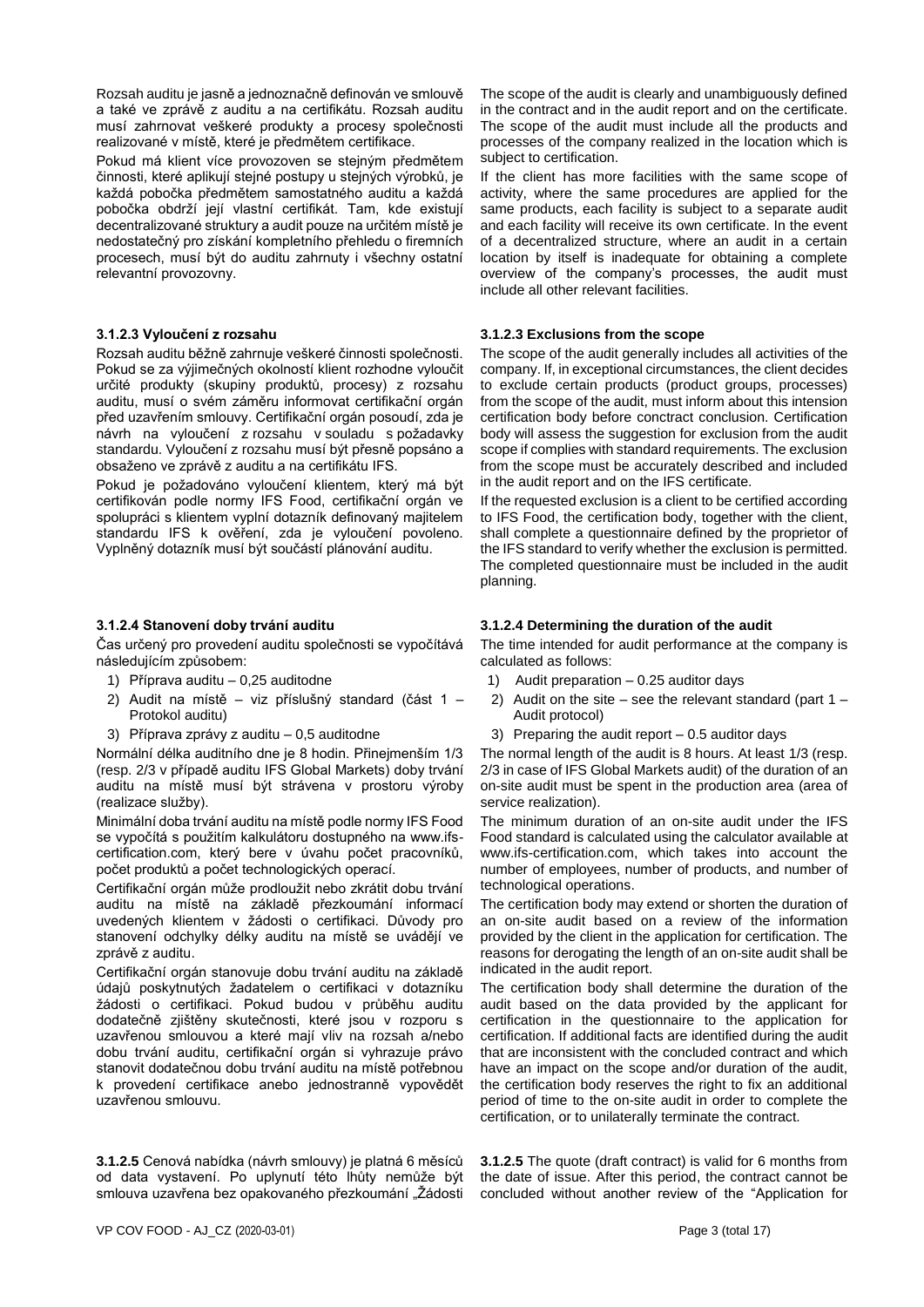o certifikaci" a písemném potvrzení ze strany klienta, že údaje v uvedeném rozsahu jsou stále platné.

Registrace klienta do programu neohlášených auditů je možná pouze v případě, že klient tento požadavek oznámí certifikačnímu orgánu a akceptuje nabídku (návrh smlouvy) nejpozději před začátkem "okna pro neohlášený audit" (-16 dýdnů; +2 týdny od tzv. "due date" podle podmínek příslušného standardu)

**3.1.2.6** Klient resp. jeho oprávněný zástupce akceptuje nabídku (návrh smlouvy) svým podpisem a potvrzuje, že:

- objednává provedení certifikační služby (autditu),
- se seznámil s pravidly uplatňovanými certifikačním orgánem uvedenými v tomto dokumentu a smlouvě,
- akceptuje požadavky certifikačního orgánu, které souvisejí s postupy certifikace,
- se zavazuje se po celou dobu platnosti certifikace plnit požadavky certifikačního schématu,
- poskytne pracovníkům certifikačního orgánu veškeré požadované informace a písemné podklady potřebné pro provedení certifikační služby a auditu (včetně obchodních, výrobních, procesních a dalších záznamů, záznamů systému řízení např. z interních auditů, záznamů o reklamacích a jejich vypořádání, apod.) a přístup k pracovníkům své organizace.

**3.1.2.7** Po uzavření smlouvy sdělí certifikační orgán klientovi jména auditorů, kteří jsou navrženi jako členové auditního týmu. Při jmenování auditorů jsou vzata v úvahu pravidla popsaná v normách a předchozí poradenské či jiné aktivity auditorů související se systémem řízení klienta.

**3.1.2.8** V případě konfliktu zájmů má klient právo kteréhokoliv jmenovaného člena auditního týmu odmítnout. V tom případě certifikační orgán navrhne jiné auditory.

**3.1.2.9** Před provedením certifikačního auditu mohou být sjednána další předběžná posuzování prostřednictvím certifikačního orgánu, která mohou např. zahrnovat provedení předauditu.

Cílem předauditu je poukázat na slabá místa systému. Rozsah předauditu je stanoven dohodou s klientem. Jeho výsledky jsou sděleny klientovi v závěrečném rozhovoru a může být dohodnuto, že bude vydána zpráva z předauditu.

Certifikační orgán neposkytuje v rámci předauditu jakékoliv poradenství.

Předaudit může být dle potřeby zahrnut do zakázky, není však bezpodmínečně nutným předpokladem pro provedení certifikace. Z provedení předauditu nemůže klient odvozovat žádné nároky na udělení certifikátu. Je třeba upozornit, že smí být proveden pouze jeden předaudit.

# **3.1.2.10 Plánování auditu**

Audit musí být prováděn v době, kdy lze účinně posoudit celý rozsah produktů a procesů, které jsou předmětem certifikace a mají být uvedeny ve zprávě a na certifikátu.

Jsou-li výrobky, které jsou předmětem auditu vyráběny sezónně, audit musí být naplánován v rámci výrobního období.

certification" and written confirmation from the client that the data in the indicated scope is still valid.

Registration of client for an unannounced audit is possible only in case, that the client notify this request to the certification body and sign the offer (draft contract) at latest before the start of unannounced audit time window (-16 weeks; +2 weeks of the audit due date according to respective standard)

**3.1.2.6** The client or its authorized representative accepts the offer (draft contract) by signing and certifying that it is:

- ordering certification services (audit),
- acquainted with the rules applied by the certification body referred to in this document and contract,
- accepts the requirements of the certification body that are related to certification procedures,
- obliged throughout the duration of certification to meet the requirements of the certification scheme,
- provide the certification body's staff all the required information and written documents necessary for performing certification service and audit (including business, production, process and another records, quality management records e.g. of internal audits, records of complaints and their solving, etc.) and access to the staff of its organizations.

**3.1.2.7** After concluding the contract, the certification body will give the client the names of auditors proposed as members of the audit team. For nomination of auditors are taken in account rules described in the standards and previous consultancy or another activity of auditors connected with management system of client

**3.1.2.8** In the event of a conflict of interest, the client has the right to refuse any nominated member of the audit team at any time. In this case the certification body will suggest other auditors.

**3.1.2.9** Prior to performing a certified audit, other preliminary examinations may be agreed with the certification body, which can include performing a pre-audit.

A pre-audit is designed to show weak points in the system. The scope of the pre-audit is agreed with the client. The client is informed about the results in a final meeting and it may be agreed that a pre-audit report will be issued.

The certification body does provide any consulting as part of a pre-audit.

If needed, the pre-audit may be included in the contract; it is not, however, a necessary condition to perform the certification. The client cannot base any claims for the issue of a certificate upon the results of the pre-audit. It is necessary to note that only one pre-audit may be performed.

# **3.1.2.10 Audit planning**

The audit shall be conducted at a time when the full range of products and processes that are subject to certification and are to be included in the report and on the certificate can be effectively assessed.

If products subject to an audit are seasonally produced, the audit must be planned within the production period.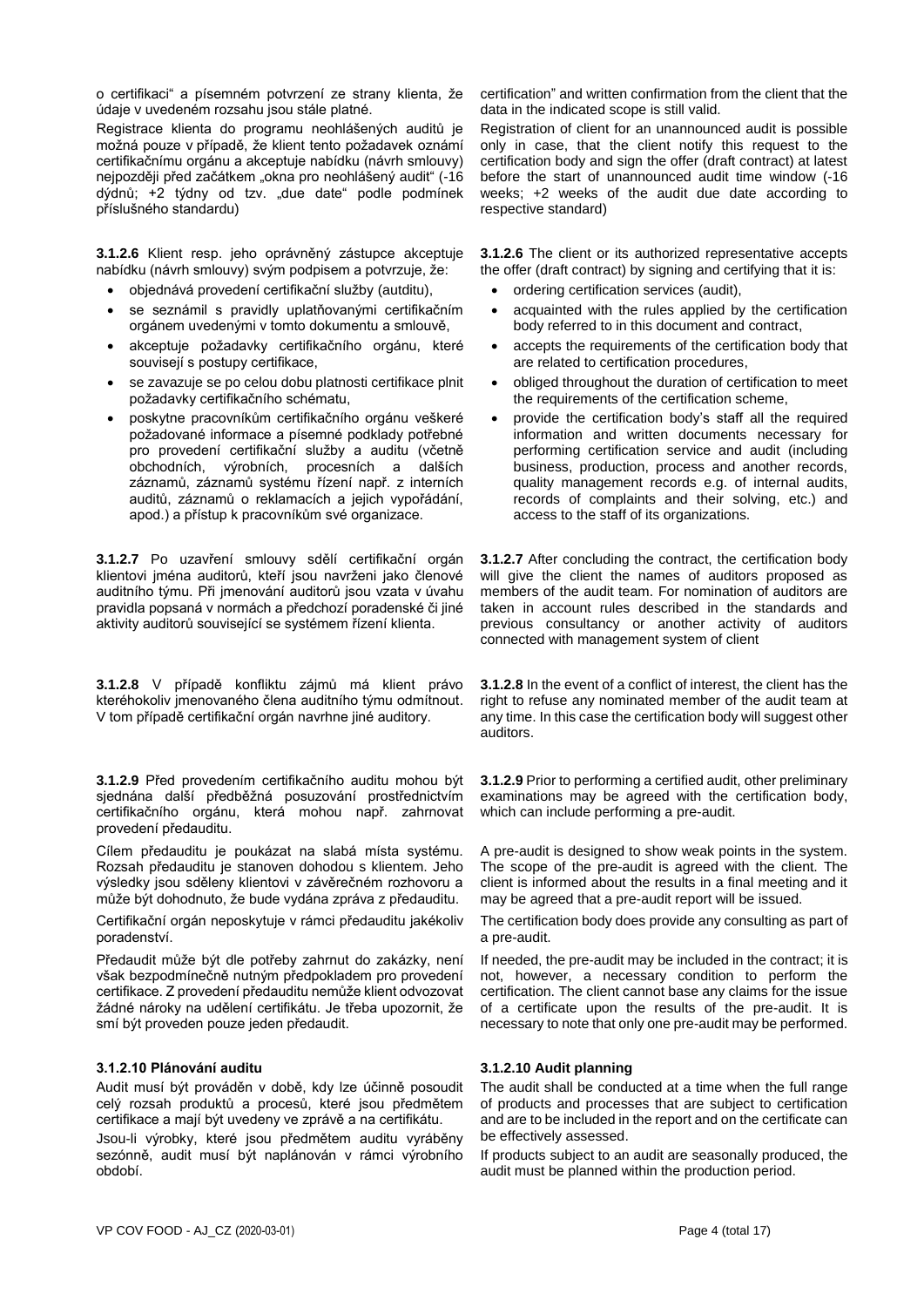Certifikační orgán plánuje audit ve spolupráci s klientem v dostatečném předstihu a s ohledem na platnost stávajícího certifikátu (je-li aplikovatelné). Termín auditu je předmětem dohody mezi certifikačním orgánem a klientem.

Plán auditu je vypracováván a zaslán jmenovaným vedoucím auditorem s dostatečným předstihem, zpravidla minimálně 1 týden před auditem. Plán auditu není zasílán v případě neohlášené formy auditu.

Podle norem, jimiž se řídí certifikační činnosti, musí klient umožnit účast na auditu pozorovatelům certifikačního orgánu a/nebo akreditační organizace a/nebo zástupcům vlastníka standardu, kteří jsou určeni k monitorování výkonu auditorů.

Společnost má právo účast pozorovatelů odmítnout, což ovšem může vést k neudělení certifikátu nebo pozastavení/odejmutí certifikátu (např. u auditů programu integrity IFS).

Certifikační orgán nejmenuje stejného auditora pro provedení více jak 3 po sobě jdoucích auditů v jedné provozovně zákazníka (neplatí pro rozšiřovací a následný audit). Vlastník standardu může umožnit výjimku z tohoto pravidla.

V případě, že byl u klienta proveden předaudit, certifikační orgán jmenuje pro provedení počátečního auditu jiného auditora.

Klient požadující neohlášený audit má možnost určit tzv. "blackout periodu", která zahrnuje max. 10 výrobních dní (rozdělených na max. 3 období) a nevýrobní období, kdy nelze provést audit závodu.

Pokud klient požadující neohlášený audit vyrábí v závodě nekteré výrobky sezónně, musí certifikačnímu orgánu sdělit předpokládaná data výroby těchto výrobků (výše uvedené "okno pro audit" se nepoužije, klientovi není povoleno určit "blackout periodu": neohlášený audit proběhne kdykoliv během sezónní výroby).

# **3.2 Audit na místě 3.2 On-site audit**

# **3.2.1 Počáteční audit (certifikační) 3.2.1 Initial audit (certification)**

Počáteční audit má za cíl prověřit a posoudit efektivitu způsobu řízení procesů a výroby tak, aby bylo možné zaručit soulad procesů klienta s konkrétními požadavky aplikované normy IFS, platné legislativy a souvisejících požadavků. Úkolem auditorů je kontrolovat praktické použití dokumentovaného systému a hodnotit plnění požadavků norem / předpisů.

Počáteční audit je zaměřen na všechny produkty a procesy klienta, které jsou předmětem certifikace a které jsou posuzovány v souladu s platnými požadavky norem / předpisů.

Klient zaručuje, že výrobní program/činnost v době auditu bude co nejtypičtější pro všechny výrobky/služby, které jsou zahrnuty do rozsahu certifikace.

Pokud není v době auditu jeden či více výrobků/skupin výrobků / činností aktivní, může být do rozsahu certifikace zahrnut po provedení rozšiřovacího auditu.

Klient musí brát v úvahu všechny požadavky aplikované normy IFS. V případě neaplikovatelnosti některých požadavků musí klient tuto skutečnost zdůvodnit s využitím analýzy nebezpečí, situace je následně posouzena v rámci auditu.

Audit musí být proveden v po sobě jdoucích dnech.

The certification body plans the audit in collaboration with the client in advance and with regard to the validity of the existing certificate (if applicable). The term of the audit is subject to an agreement between the certification body and the client.

The audit plan is drawn up and sent to the nominated lead auditor in advance, usually at least 1 week prior to the audit. The audit plan is not sent in advance in case of unannounced audit option.

According to the standards governing certification activities, the client must allow to participate on the audit to observers of the certification body and/or the accreditation body and/or representatives of the standard owner who are designated to monitor the performance of the auditors.

The company has the right to refuse the participation of the observers, but this may lead to rejecting certification or suspending/revoking a certificate (e.g., IFS integrity program for audits).

The certification body shall not appoint the same auditor for performing more than 3 consecutive audits at one facility of the customer (this does not apply for extension and followup audits). The proprietor of the standard can allow an exception to this rule.

In the event a pre-audit was performed for the client, the certification body shall appoint another auditor for performing the initial audit.

The client requiring an unannounced audit has the opportunity to identify "blackout period" of maximum 10 operational days (splitted in maximum of 3 periods), plus not operating periods, when the site is not available for the audit. If the client requiring an unannounced audit produce seasonal products, the expected seasonal production dates shall be notified to the certification body (and the above described time window does not apply, it is not allowed to provide a blackout period to the certification body: the unannounced audit may take place at any time of the seasonal production).

The initial audit is meant to validate and assess the effectiveness of managing production and processes in order to ensure the client's processes comply with specific requirements applied by IFS standards, current legislation and related requirements. The role of the auditors is to monitor the practical application of the documented system and evaluate whether the requirements of standards / regulations are met.

The initial audit is focused on all the client's products and processes that are subject to certification and which are assessed in accordance with the current requirements of standards / regulations.

The client guarantees that the production program/operation at the time of the audit will be the most typical for all products/services that are included in the scope of certification.

If one or more products/product groups/active operations are not available during the time of the audit, they can be included in the scope of certification after performing an extension audit.

The client must take into account all the requirements of the standards applied by IFS. In the case of non-applicability of certain requirements, the client must justify this fact with a hazards analysis. The situation is subsequently assessed during the audit.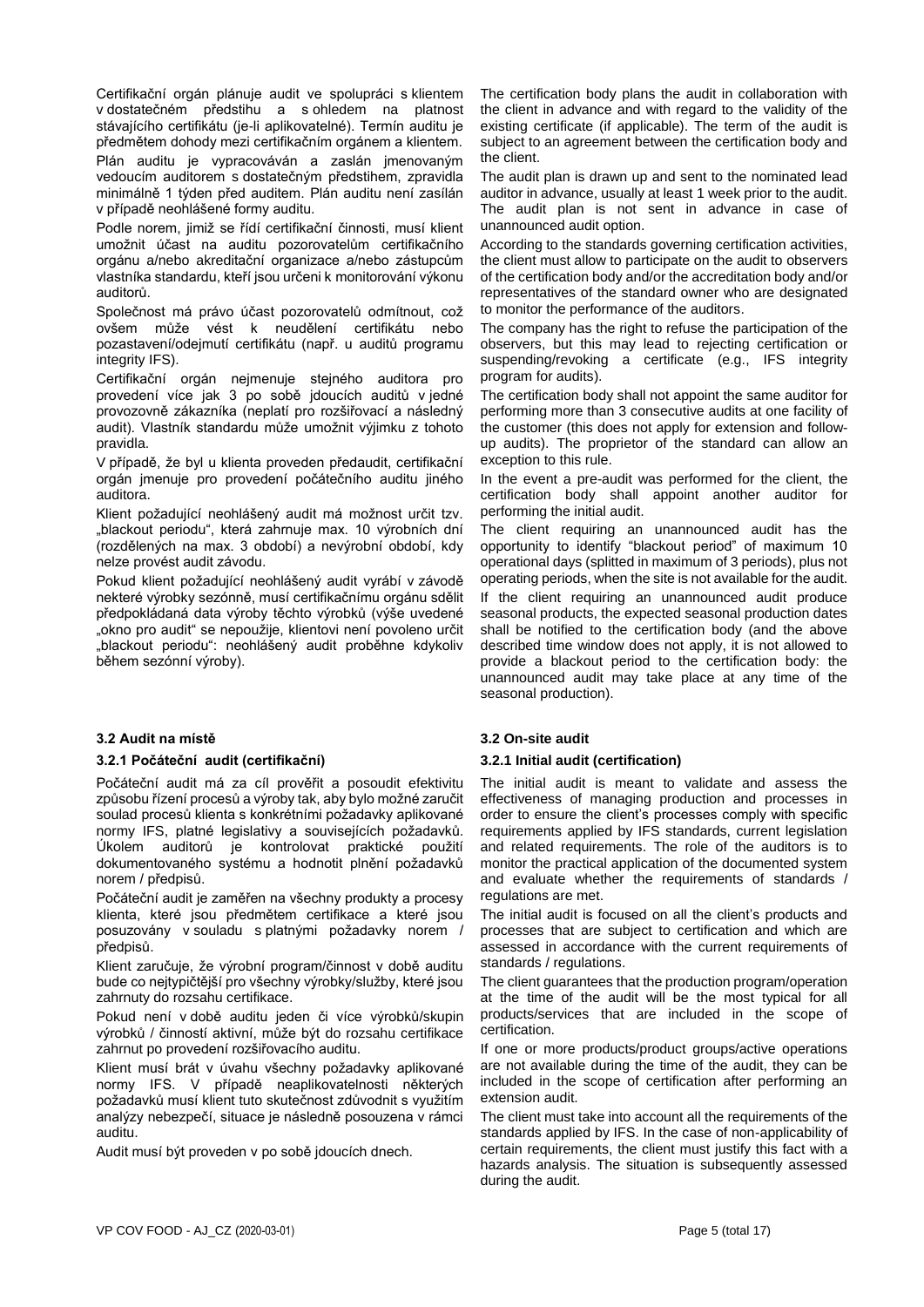Audit must be performed in consecutive days.

Každý audit začíná úvodním jednáním za účasti vedení společnosti a auditního týmu. Hlavní cíle úvodního jednání, které řídí vedoucí auditor, jsou následující:

- představit auditní tým a společnost;
- potvrdit rozsah, plán a cíle auditu (včetně možných vyloučení);
- potvrdit agendu auditu, včetně plánování výroby a organizace přestávek, termín průběžných a závěrečného jednání s vrcholovým managementem;
- stanovit komunikační vazby;
- vysvětlit proces posuzování a auditu (inspekce celého závodu, 1/3 3 (resp. 2/3 for IFS Global Markets) času auditu ve výrobě, sledování procesů, rozhovory se zaměstnanci, atd.);
- vysvětlit kategorie odchylek a neshod;
- vysvětlit úlohu účastníků (klíčový personál klienta a dalších účastníků auditu ze strany certifikačního orgánu např. witness auditora);
- sdělit, že audit je založen na procesu vzorkování;
- vysvětlit důsledky možných výstupů z auditu;
- potvrdit důvěrnost informací a možnosti odvolání, pokud jde o průběh auditu nebo závěry z auditu;
- potvrdit proces podávání zpráv (pre-report a akční plán budou zaslány společnosti během 2 týdnů od data auditu);
- potvrdit informace uvedené v žádosti o certifikaci a vysvětlit body, které nejsou jasné, přezkoumat plán závodu a organizační strukturu;
- odpovědět na všechny otázky zákazníka.

V průběhu auditu shromažďuje auditní tým důkazy o shodě s požadavky relevantní normy IFS prostřednictvím kontroly dokumentů, přímého pozorování činností a rozhovorů s odpovědnými osobami a provozním personálem.

Auditní tým používá kontrolní seznam požadavků (checklist), který byl zpracován předem a slouží jako vodítko, ale není závazným dokumentem. (Tým může provádět i zkoumání, která nevycházejí explicitně z kontrolního seznamu).

V průběhu auditu musí klient plně spolupracovat s auditním týmem. Zejména:

- musí týmu umožnit přístup do všech prostor, ve kterých jsou prováděny aktivity relevantní pro certifikaci a umožnit týmu rozhovory s pracovníky;
- na základě právních požadavků týkajících se zdraví, bezpečnosti a hygieny na pracovišti, poskytne společnost auditnímu týmu podrobné informace o specifických rizicích, která mohou hrozit, a informuje je o preventivních a mimořádných opatřeních;
- poskytne auditnímu týmu potřebné osobní ochranné pomůcky;

# **3.2.2 Průběh auditu 3.2.2 The course of the audit**

Each audit begins with an introductory session with the participation of company management and the audit team. The main objectives of the initial meeting, which is run by the lead auditor, are:

- introducing the audit team and company;
- confirming the scope, schedule, and objectives of the audit (including possible exclusions);
- confirming the agenda of the audit, including production planning and organizing breaks, dates for interim meetings and the final meeting with senior management;
- establishing communication links;
- explaining the process of assessment and auditing (inspecting the entire plant, 1/3 (resp. 2/3 fro IFS Global Markets) of the time of the audit in production, monitoring processes, interviews with staff, etc.);
- explaining categories of deviations and nonconformities;
- explaining the roles of the participants (key personnel of the client and other participants in the audit from the certification body, such as a witness auditor);
- providing information that the audit is based on the sampling process;
- explaining the consequences of the possible outcomes of the audit;
- confirming the confidentiality of information and the possibility of making an appeal regarding the course of the audit or audit conclusions;
- confirming the reporting process (the pre-report and action plan will be sent to the company within 2 weeks from the date of the audit);
- confirming the information given in the application for certification and explaining the points that are unclear, reviewing the layout of the plant and organizational structure;
- answering all customer questions.

During the audit, the audit team shall gather evidence of conformity with the relevant requirements of IFS standards by scrutinizing documents, by directly observing activities, and from interviews with operating personnel and the people in charge.

The audit team uses a checklist of requirements that was prepared in advance and is used as a guide, but it is not a binding document. (The team may also carry out an examination not explicitly based on the checklist).

During the audit, the client must fully cooperate with the audit team. In particular:

- it must allow the team access to all areas in which the activities relevant for certification are carried out and to allow the team to interview the staff;
- based on legal requirements related to occupational health and safety in the workplace, the company shall provide the audit team detailed information about specific risks that could arise, and inform them about preventive and emergency measures;
- it must provide the audit team the necessary personal protective equipment;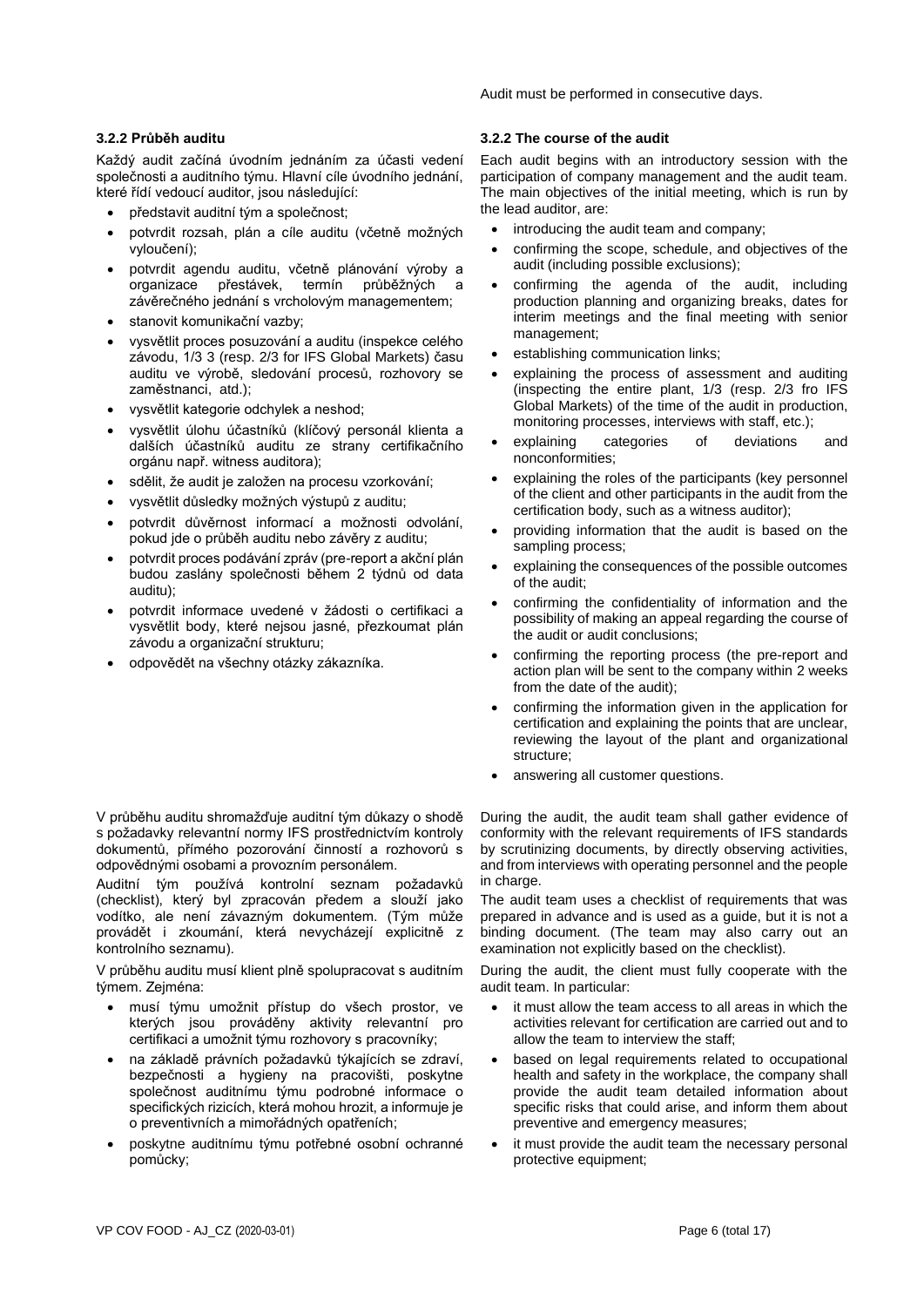• poskytne auditnímu týmu dokumenty nezbytné pro audit (manuály, postupy, údaje, programy, atd.) i záznamy stanovené dle požadavků normy.

Auditu se mohou v případě požadavku klienta účastnit případní externí konzultanti, nemohou však nahrazovat odpovědné osoby klienta v jejich funkci.

**3.2.3** Audit podle uvedených norem lze vzájemně kombinovat s audity systémů managementu nebo audity podle jiných norem (např. BRC) za předpokladu naplnění všech požadavků jednotlivých norem a kvalita auditu nesmí být touto kombinací nijak negativně ovlivněna.

**3.2.4** Po skončení auditu je klient v závěrečném jednání informován auditním týmem o výsledku auditu.

Klient obdrží písemně souhrnnou zprávu s předběžným stupněm získané certifikace a s pokyny pro vyplnění a zaslání akčního plánu. V rámci souhrnné zprávy je klientem odsouhlasen i text oblasti certifikace, který bude následně uveden ve zprávě z auditu a na certifikátu (bude-li vystaven).

Dále klient obdrží do 14 dní od data auditu písemně předběžnou zprávu a akční plán s uvedením odchylek a neshod identifikovaných v průběhu auditu a předběžným stupněm získané certifikace vyjádřeným dosaženým skóre. Zpráva je vypracována v angličtině a případně i lokálním jazyce, přinejmenším pokud jde o části týkající se odchylek a neshod. Konečná zpráva z auditu bude vydána spolu s certifikátem.

# **3.2.5 Klasifikace odchylek a neshod, určení celkového skóre**

IFS norma vyjadřuje výsledky formou skóre a určuje minimální procento získaných bodů, které je zapotřebí dosáhnout k získání "Základní úrovně" (≥ 75% a < 95%) nebo "Vyšší úrovně" ((≥ 95%). Auditor určuje celkové skóre tak, že hodnotí a klasifikuje míru naplnění každého požadavku a aplikuje příslušné skóre na základě následující definice:

- **A** plná shoda s požadavkem specifikovaným v normě (20 bodů)
- **B** (odchylka) téměř plný shoda s požadavkem specifikovaným v normě, ale malá odchylka byla zjištěna (15 bodů)
- **C** (odchylka) pouze malá část požadavku byla splněna (5 bodů)
	- Poznámka: "C" scoring není možný u KO požadavků
- **D** (odchylka) požadavek standardu nebyl implementován (-20 bodů)

**Velká neshoda (Major non-conformity)** - podstatné nesplnění požadavku standardu, který zahrnuje bezpečnost potravin a/nebo právní požadavky země výroby a určení. Velká neshoda může být také udělena, pokud může zjištěná neshoda vést k vážnému ohrožení zdraví (-15% bodů z celkového možného skóre).

Poznámka: Velká neshoda může být udělena na jakýkoli požadavek, který není definován jako KO požadavek.

**KO (Knock Out) neshoda** - pokud v průběhu auditu auditor zjistí, že tyto požadavky nejsou klientem splněny (hodnocení KO požadavku je D), což má za následek neudělení certifikace (-50% bodů z celkového možného skóre).

it must provide the audit team the documents necessary for the audit (manuals, procedures, data, programs, etc.) and records required by the standard.

Any external consultants requested by the client may participate in the audit but may not substitute for the person put in charge by the client.

**3.2.3** According to the specified standards, the audit can be combined with management system audits or audits according to other standards (e.g. BRC) provided all requirements of the particular standards are fulfilled and the quality of the audit must not be negatively influenced by this combination.

**3.2.4** After the audit is concluded, the client shall be informed about the results by the audit team in a final meeting.

The client shall receive a written summary report with the preliminary degree of the certification obtained with instructions concerning completing and dispatching the action plan. As part of the summary report, the client will approve the text of the area of certification, which will then be reproduced in the audit report and certificate (if issued).

The client will furthermore receive the written preliminary report and action plan within 14 days with the deviations and nonconformities identified during the audit and the preliminary level of certification obtained expressed by the score achieved. The report will be written in English and possibly in the local language, at least with regards to the part related to deviations and nonconformities. The final audit report will be issued together with the certificate.

# **3.2.5 Classification of deviations and nonconformities, determining the total score**

IFS standard expresses the results in the form of a score and determines the minimum percentage of points needed to achieve the "Basic Level" (≥ 75% and < 95%) or "Higher Level" ((≥ 95%). The auditor determines the overall score to evaluate and classify the degree of fulfilling each requirement and applies the appropriate score based on the following definitions:

- full compliance with the requirements specified in the standard (20 points)
- **B** (deviation) nearly full compliance with the requirements specified in the standard, but a small deviation was found (15 points)
- **C** (deviation) only a small part of the requirement was met (5 points)

Note: a "C" score is not possible for KO requirements

**D** (deviation) – a requirement of the standard has not been implemented (-20 points)

**Major nonconformity** – a significant lack of compliance with the standard, which includes the food safety and/or regulatory requirements of the country of production and designation. A major nonconformity may also be scored if the nonconformity is found to lead to serious health problems (-15% of the points from the total possible score).

Note: A major nonconformity may be scored for any requirement not defined as a KO requirement.

**KO (Knock Out) nonconformity** – if during the audit the auditor finds that these requirements are not met by the client (the value of the KO requirement is D), resulting in the rejection of certification (-50% of the points from the total possible score).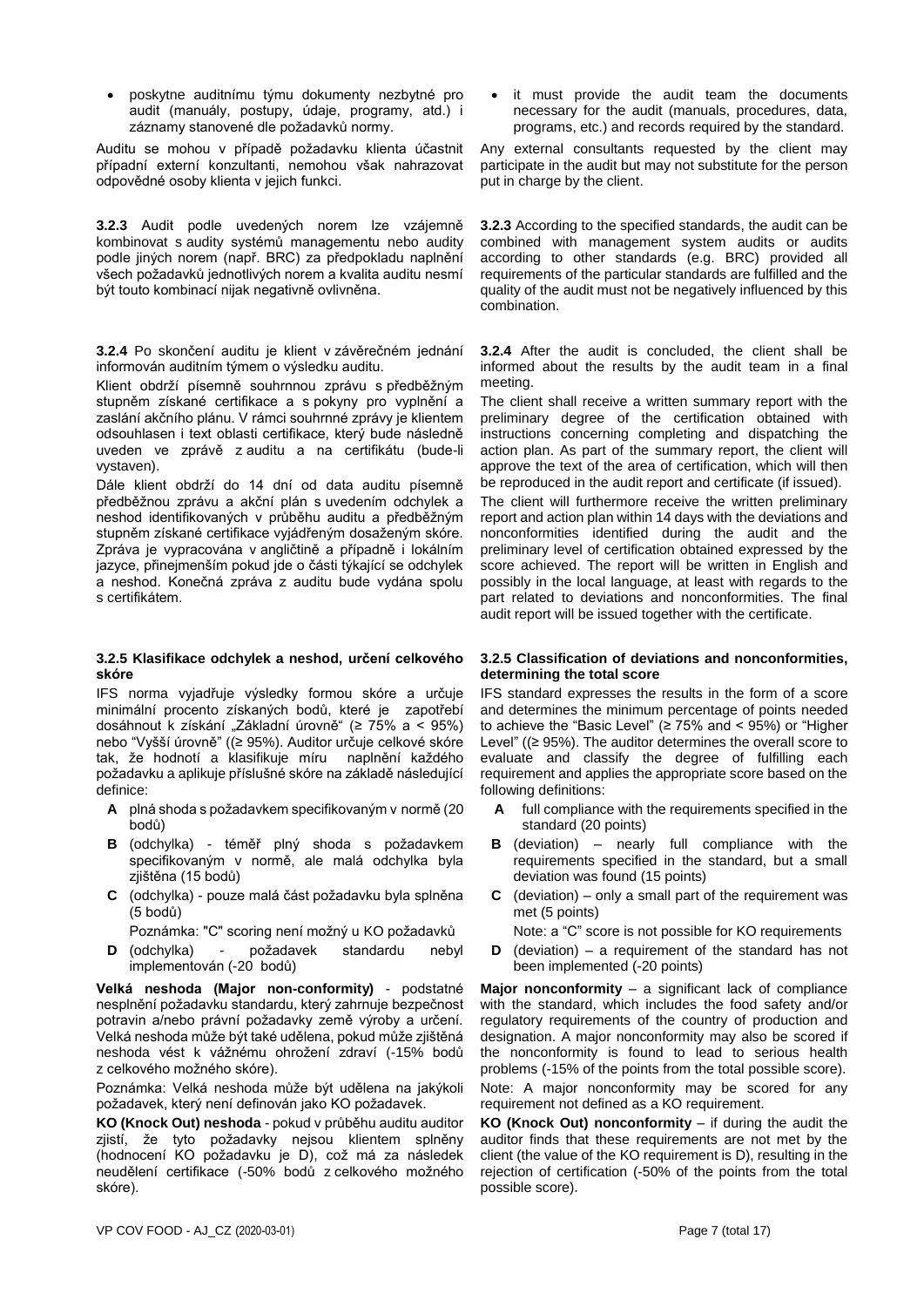*Pozn.: Klasifikace odchylek a neshod aplikovaná v rámci auditu podle požadavků standardů IFS Global Markets je odlišná, viz příslušný standard*

# **3.2.6 Akční plán**

Klient obdrží nejpozději do 14 dní od data auditu předběžnou zprávu a akční plán s uvedením odchylek a neshod včetně jejich popisu a klasifikace.

Klient musí do 14 dnů od obdržení předběžné zprávy a akčního plánu vypracovat a zaslat auditorovi návrh opatření k nápravě ke každé uvedené odchylce/neshodě, termín a osobu odpovědnou za provedení implementace uvedeného opatření. Auditor následně zhodnotí a schválí akční plán opatření k nápravě a integruje jej do konečné auditní zprávy. Pokud společnost stanovený termín nedodrží, musí absolvovat kompletní nový audit.

**3.2.7** Pokud je během auditu zjištěna max. 1 velká neshoda a celkové skóre je více než 75 %, proběhne v termínu od 6 týdnů do 6 měsíců kontrola odstranění neshody formou následného auditu (follow-up audit). Vydání certifikátu závisí na výsledcích následného auditu.

**3.2.8** Následný audit (Follow-up) je vyžadován ve zvláštních situacích, kdy výsledky auditu (výchozího nebo opakovaného) nebyly dostatečné k udělení certifikátu (viz výše). Během následného auditu na místě se auditor zaměřuje na implementaci opatření přijatá k nápravě velké neshody stanovené během předcházejícího auditu. Následný audit provádí stejný auditor, který prováděl audit, při kterém byla zjištěna velká neshoda.

V případě, že auditor následným auditem zjistí, že plnění požadavku normy není dostatečné, je třeba provést zcela nový audit, avšak ne dříve než 6 týdnů po následném auditu. Potvrzení odstranění velké neshody musí být vždy provedeno auditem na místě.

Pokud se klient rozhodne nepodstoupit následný audit, ale provést zcela nový audit, pak je jeho provedení možné, ne však dříve než 6 týdnů po předchozím auditu.

Není-li následný audit proveden v termínu do 6 měsíců, je třeba provést zcela nový audit.

**3.2.8** Pokud během certifikačního auditu vyjdou najevo závažná zjištění a tedy vydání certifikátu není možné (tzn. zjištění KO neshody; více než 1 velké neshody; nebo cekového skóre < 75% má za následek neudělení certifikace), oznámí certifikační orgán klientovi přerušení certifikačního auditu a doporučí se jeho změna na předaudit. Audit je vždy dokončen včetně vystavení zprávy, určení celkového dosaženého skóre a uvedení odchylek a neshod v rámci akčního plánu.

Opět smí být proveden pouze jeden předaudit. Pokud se klient pro předaudit rozhodne, je s ním sjednán další postup. Nový certifikační audit je možné provést až po odstranění zjištěných neshod.

**3.2.9** Náklady na počáteční, obnovovací (viz níže), rozšiřovací i následný audit se řídí platným ceníkem. Pokud *Note.: Classification of deviations and nonconformities applied within audit according to requirements of IFS Global Markets standards differs, see respective standard.*

# **3.2.6 Action plan**

Within 14 days of the date of the audit, the client will receive a preliminary audit report and action plan with the identified deviations and nonconformities, including their description and classification.

Within 14 days of receiving the preliminary report and action plan, the client shall prepare and send to the auditor a draft of corrective measures for each specified<br>deviation/nonconformity, the date, and the person deviation/nonconformity, the responsible for implementing these measures. The auditor will then reviews and approve the action plan of corrective measures and integrate it into the final audit report. If the company fails to comply with this deadline, it must undergo a completely new audit.

**3.2.7** If no more than 1 major nonconformity is found during the course of the audit and the total score is more than 75%, a follow-up audit will be performed from 6 weeks to 6 months to check for the removal of the nonconformity. Issuing the certificate depends on the results of the follow-up audit.

**3.2.8** A follow-up audit is required in special circumstances where the results of the audit (initial or repeat) were not sufficient to grant the certificate (see above). During the onsite follow-up audit, the auditor will focus on the implementation of the measures taken to correct a major nonconformity found during the previous audit. The auditor who performed the audit that discovered the major nonconformity shall also perform the follow-up audit.

If during the follow-up audit the auditor determines that compliance with the requirement of the standard is insufficient, it will be necessary to perform a completely new audit, but no earlier than 6 weeks after the follow-up audit of the audit. Confirming the elimination of the major nonconformity must always be done with an on-site audit.

If the client decides not to undergo a follow-up audit, rather a whole new audit, then this option is available, but no earlier than 6 weeks after the previous audit.

If the follow-up audit does not occur within 6 months, an entirely new audit must be performed.

**3.2.8** If a serious issue comes to light during the certification audit, then no certificate can be issued (i.e. discovering a KO nonconformity; more than 1 major nonconformity; or a total score < 75% will result in the rejection of certification). The certification body shall notify the client of the suspension of the certification audit and recommend it be changed to a preaudit. An audit is always completed, including issuing a report, determining the total score achieved, and indicating deviations and nonconformities in the action plan.

Only one pre-audit may be repeated. If the client chooses the pre-audit, the next steps must then be agreed.

A new certification audit can be performed only after the identified nonconformities have been removed.

**3.2.9** The costs for initial, renewal (see below), extension and follow-up audits are given in the price list. If the results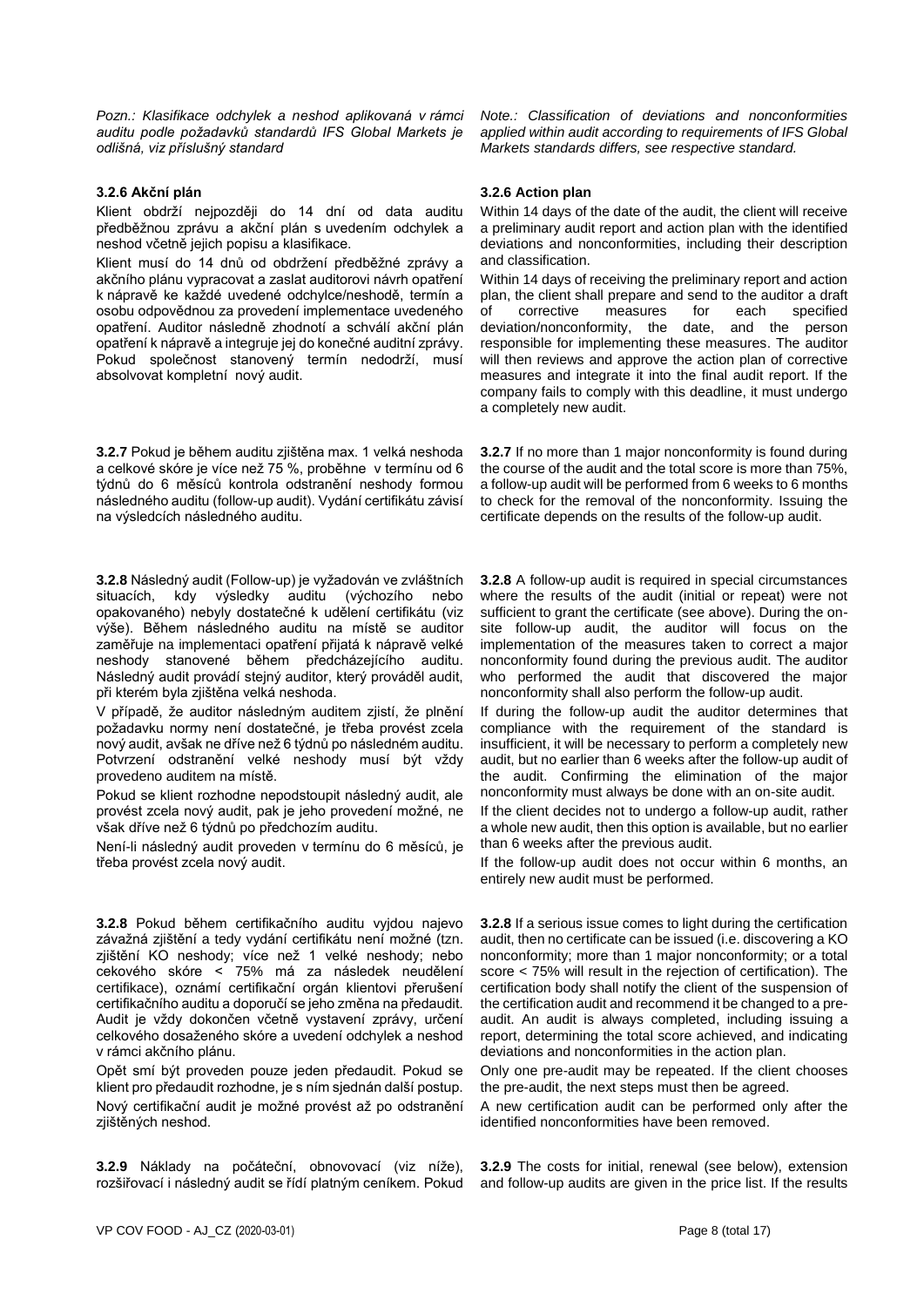je na základě výsledku počátečního nebo obnovovacího auditu požadováno provedení následného auditu, klientovi jsou vždy vyúčtovány dodatečné náklady, které vznikly certifikačnímu orgánu v souvislosti s následným auditem.

**3.2.10** Bez ohledu na výsledek auditu je klientovi certifikačním orgánem účtován roční poplatek majiteli normy IFS. Certifikační orgán je k výběru poplatku oprávněn na základě smlouvy s IFS Management GmbH.

# **3.3 Udělení certifikátu, obnovovací, rozšiřovací a speciální audity**

**3.3.1** Předpokladem pro udělení certifikátu je prověření účinnosti systému klienta se zřetelem na prokázané plnění daných požadavků na základě příslušné normy formou výše popsaného postupu certifikace, uzavřeného s pozitivním výsledkem.

**3.3.2.1** Na základě kladného průběhu celého procesu certifikace a kladného posouzení v rámci interních postupů TÜV SÜD Czech rozhoduje certifikační orgán o udělení certifikátu. Po přezkoumání auditní dokumentace případu oprávněnou osobou certifikačního orgánu je vydáno rozhodnutí o udělení/neudělení certifikace. Nutnou podmínkou pro udělení certifikátu je odsouhlasení všech navržených nápravných opatření.

**3.3.2.2** Doba platnosti certifikátu činí 1 rok a 8 od auditu. Před uplynutím doby platnosti se provádí obnovovací (recertifikační) audit pro prodloužení platnosti certifikace o další 1 rok.

Certifikační orgán zašle klientovi na jeho adresu originály certifikátů v dohodnutém počtu a požadovaných jazykových mutacích. Certifikát může být předán i osobně. Podmínkou je uhrazení všech splatných pohledávek TÜV SÜD Czech vůči klientovi.

Udělený certifikát zůstává vlastnictvím certifikačního orgánu. Certifikační orgán může v oprávněných případěch rozhodnout o ukončení platnosti, odejmutí a pozastavení certifikátu podle podmínek uvedených v odst. 4.4.

Bez ohledu na výsledek auditu a po ukončení certifikačního procesu vloží certifikační orgán informace o certifikované společnosti a auditu, včetně zprávy z auditu, akčního plánu a certifikátu (je-li vystaven) na IFS Audit portal na [www.ifs](http://www.ifs-certification.com/)[certification.com.](http://www.ifs-certification.com/)

# **3.3.3 Obnovovací (Recertifikační) audity 3.3.3 Renewal (recertification) audits**

Obnovovací audity jsou prováděny po počátečním auditu. Perioda, ve které se obnovovací audit provádí je uvedena na certifikátu. Audit se provádí před skončením platnosti certifikátu tak, aby platnost nového certifikátu navazovala na předchozí.

Obnovovací audit představuje plný audit klienta a jeho výsledkem je vydání nového certifikátu. Během auditu jsou auditorem posuzovány všechny požadavky normy a zvláštní pozornost je věnována odchylkám a neshodám zjištěným při předchozím auditu stejně tak jako účinnosti a implementaci nápravných a preventivních opatření stanovených v rámci plánu opatření k nápravě.

of an initial or renewal audit require a follow-up audit, the client shall be charged the additional costs incurred by the certification body in relation to the follow-up audit.

**3.2.10** Regardless of the outcome of the audit, the client will be charged by the certification body the annual fee of the proprietor of the IFS standard. The certification body is authorized to collect this fee under its contract with IFS Management GmbH.

### **3.3 Issuing the certificate, renewal, extension and special audits**

**3.3.1** The prerequisite for issuing the certificate is an examination of the efficiency of the client's system with respect to the proven fulfillment of the given requirements, based on the relevant standard through the certification procedure described above, concluded with positive results.

# **3.3.2 Udělení certifikátu 3.3.2 Issuing the certificate**

**3.3.2.1** Based on the positive course of the entire certification process and a positive assessment within the context of the internal procedures of TÜV SÜD Czech, the certification body shall decide on issuing the certificate. After the audit documentation of the case is reviewed by authorized person of the certification body, the decision whether to grant/reject certification is issued. A necessary precondition for granting the certificate is the approval of all proposed corrective measures.

**3.3.2.2** The certificate is valid for 1 year and 8 weeks after the audit. A renewal audit performed before the expiration date will extend the validity of certification 1 more year.

The certification body will send the client to its address the originals of certificates in the agreed number and requested languages. The certificate may be delivered in person. The prerequisite is the payment of all outstanding claims TÜV SÜD Czech has with the client.

The issued certificate remains the property of the certification body. The certification body may, where warranted, decide to terminate, revoke or suspend the certificate under the conditions specified in paragraph 4.4.

Regardless of the outcome of the audit and after the completion of the certification process, the certification body will upload information about the certified company and audit, including the audit report, action plan, and the certificate (if issued), to the IFS Audit Portal [www.ifs](http://www.ifs-certification.com/)[certification.com.](http://www.ifs-certification.com/)

Renewal audits are carried out after the initial audit. The period in which the renewal audit is performed is indicated on the certificate. The audit is carried out before the expiration of the certificate so that the validity of the new certificate is linked to the previous one.

The renewal audit is a full audit of the client and the new certificate is issued based on its findings. During the audit, the auditor examines all the requirements of the standard and special attention is paid to deviations and nonconformities identified during the previous audit, as well as the effectiveness and implementation of the corrective and preventive measures set out in the plan for corrective measures.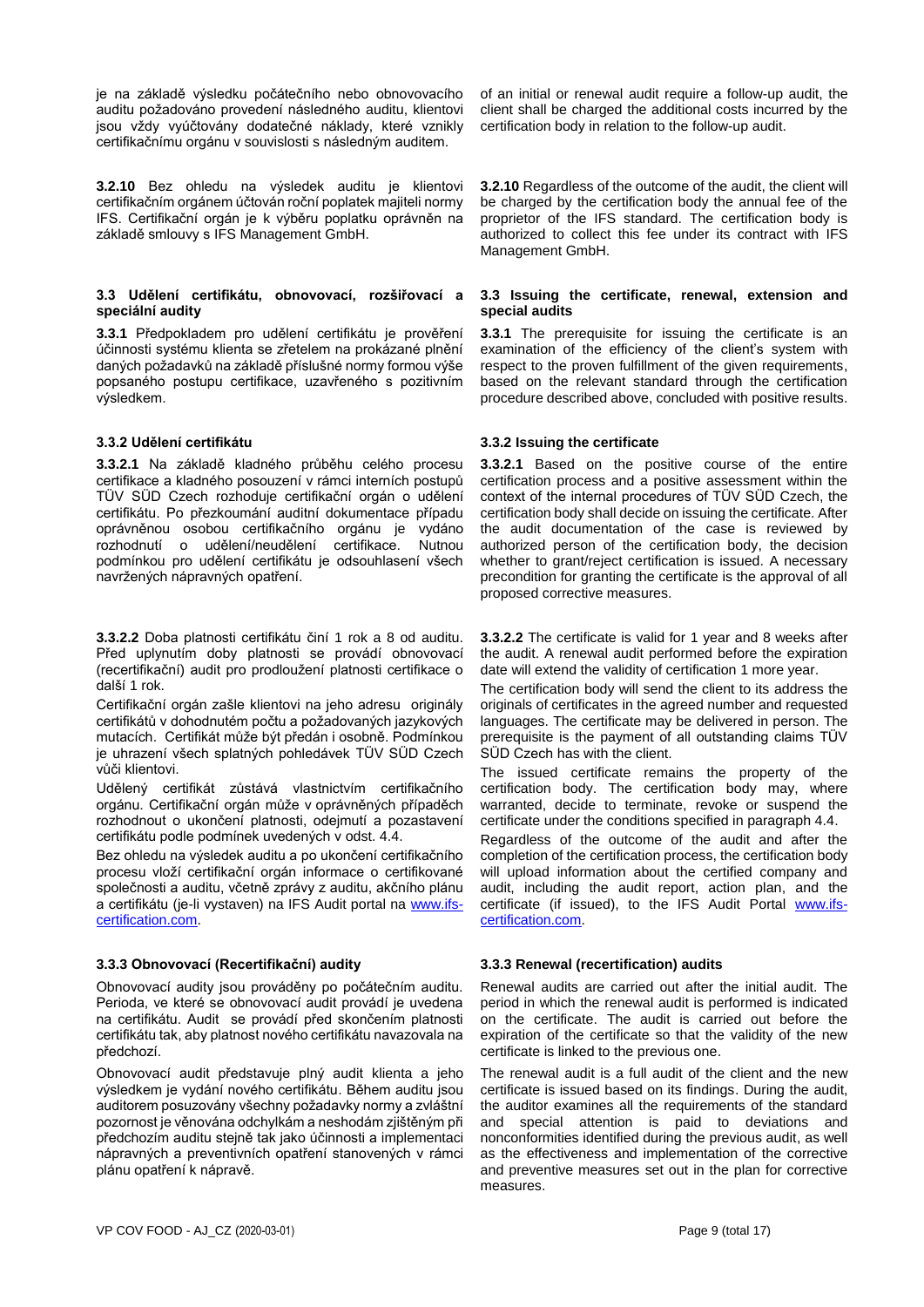Pokud úroveň požadavků hodnocených v předchozím auditu klasifikací "C" a/nebo "D" zůstává stejná, nebo pokud se zhoršuje, je auditor povinen požadavek posoudit v souladu s kapitolou IFS "Nápravná opatření" (udělení velké neshody).

Obnovovací audit musí být proveden nejdříve 8 týdnů před a nejpozději 2 týdny po datu výročí původního počátečního auditu. Klient odpovídá za udržování své certifikace.

Průběh auditu odpovídá odstavcům 3.2.2 až 3.2.10 těchto podmínek, certifikát je vydáván v souladu s bodem 3.3.2.

### **3.3.4 Rozšiřovací audit**

Rozšiřovací audit na místě je prováděn v době platnosti stávajícího certifikátu tzn. mezi dvěma kompletními audity (počátečním a obnovovacím, nebo mezi dvěma obnovovacími). Provádí se ve zvláštní situaci, kterou je například zavedení nových produktů a/nebo procesů, které mají být zahrnuty do rozsahu auditu, anebo pokaždé, má-li dojít ke změně rozsahu certifikace uvedené na certifikátu. V případě, že taková situace nastane, klient neprodleně informuje certifikační orgán, který stanoví požadavky na audit a odpovídající dobu trvání auditu. Podmínky pro kladný výsledek rozšiřovacího auditu jsou stejné, jako v případě normálního auditu. Pokud jsou výsledky pozitivní, je vystaven nový certifikát s novou oblastí certifikace a stejným datem platnosti certifikátu. Pokud jsou výsledky negativní (velká neshoda; KO), je audit považován za neúspěšný a certifikát je pozastaven (viz článek 4.4.3), přestože předchozí kompletní audit byl dokončen.

# **3.3.5 Speciální audit**

Speciální audit může být prováděn certifikačním orgánem u jím certifikovaných společností kdykoliv s cílem ověřování trvalé shody s požadavky na certifikaci (např. potřeba prošetření stížnosti, v případě změny či při okolnostech, které naznačují porušení kvality a/nebo bezpečnosti produktů - oznámené stahování výrobků z trhu, apod.). Audity mohou mít podobu ohlášené nebo neohlášené návštěvy, a mohou být provedeny jako kompletní nebo částečný audit.

Průběh auditu odpovídá odstavcům 3.2.2 až 3.2.10 těchto podmínek.

**3.3.6** V případě, že se při obnovovacím, nebo rozšiřovacím, nebo speciálním auditu prokáže, že některé předpoklady pro pokračování certifikace procesu nejsou klientem uplatňovány (KO požadavek normy je klasifikován "D" nebo je zjištěna 1, anebo více než 1 velká neshoda v souvislosti s plněním požadavku normy), postupuje certifikační orgán v souladu s články 4.4.2 nebo 4.4.3.

# **4. Všeobecné podmínky 4. General conditions**

**4.1.1** Certifikační orgán se zavazuje, že bude se všemi informacemi o organizaci klienta zacházet jako s důvěrnými a že je využije pouze k dohodnutému účelu. Dodané podklady nebudou předávány třetím osobám. Výjimkou je pouze předání zprávy z auditu rozhodčímu místu v případě sporu a předání vyžadovaných podkladů kompetentnímu úřadu, akreditačnímu orgánu nebo zástupci vlastníka příslušného certifikačního schématu, jak vyžaduje If the level of requirements evaluated in the previous audit of the classification "C" and/or "D" remains the same or worsens, the auditor is obliged to judge the requirement in accordance with the IFS chapter "corrective measures" (granting a major nonconformity).

The renewal audit must be carried out at least 8 weeks before and no later than 2 weeks after the anniversary date of the original initial audit. The client is responsible for maintaining its certification.

This audit follows paragraphs 3.2.2 to 3.2.10 of these Terms and Conditions; the certificate is issued in accordance with paragraph 3.3.2.

### **3.3.4 Extension audit**

An extension on-site audit is carried out during the term of the existing certificate, i.e. between two complete audits (initial and renewal, or between two renewal audits). It is carried out during a special situation where, for example, new products and/or processes are introduced and are to be included within the scope of the audit, or whenever a change in the scope of certification affects the certificate. In the event that this situation occurs, the client shall immediately inform the certification body, which will determine the requirements for the audit and corresponding date for the audit. The prerequisites for a positive outcome of the extension audit are the same as in the case of a normal audit. If the outcome is positive, the new certificate will be issued with the new scope of certification and the same date of validity. If the outcome is negative (major nonconformity; KO), the audit will be considered unsuccessful and the certificate suspended (see article 4.4.3), even though a previous full audit had been completed.

### **3.3.5 Special audit**

A special audit can be carried out by the certification body for companies certified by it at any time in order to monitor continued compliance with the certification requirements (e.g. the need to investigate a complaint, or in the case of a change or circumstances that indicate a breach of the quality and/or safety of the products – announced recalls, etc.). Audits may take the form of announced or unannounced visits, and can be carried out as a complete or partial audit. The audit follows paragraphs 3.2.2 to 3.2.10 of these Terms and Conditions.

**3.3.6** If a renewal, extension, or special audit reveals that some of the prerequisites for continuing the certification of the process are not being applied by the client (the KO requirement of the standard is classified "D" or 1 or more major nonconformities are discovered in connection with complying with the requirement), the certification body shall proceed in accordance with articles 4.4.2 or 4.4.3.

### **4.1 Povinnosti a odpovědnost certifikačního orgánu 4.1 Duties and responsibilities of the certification body**

**4.1.1** The certification body is obliged to handle all information about the client organization as confidential and use it only for the agreed purpose. Any material supplied will not be passed on to third parties. The only exception is submitting the audit report to arbitration in the event of a dispute and transferring documents required by the competent authority, accreditation body or representative of the certification scheme owner, as required by legislation or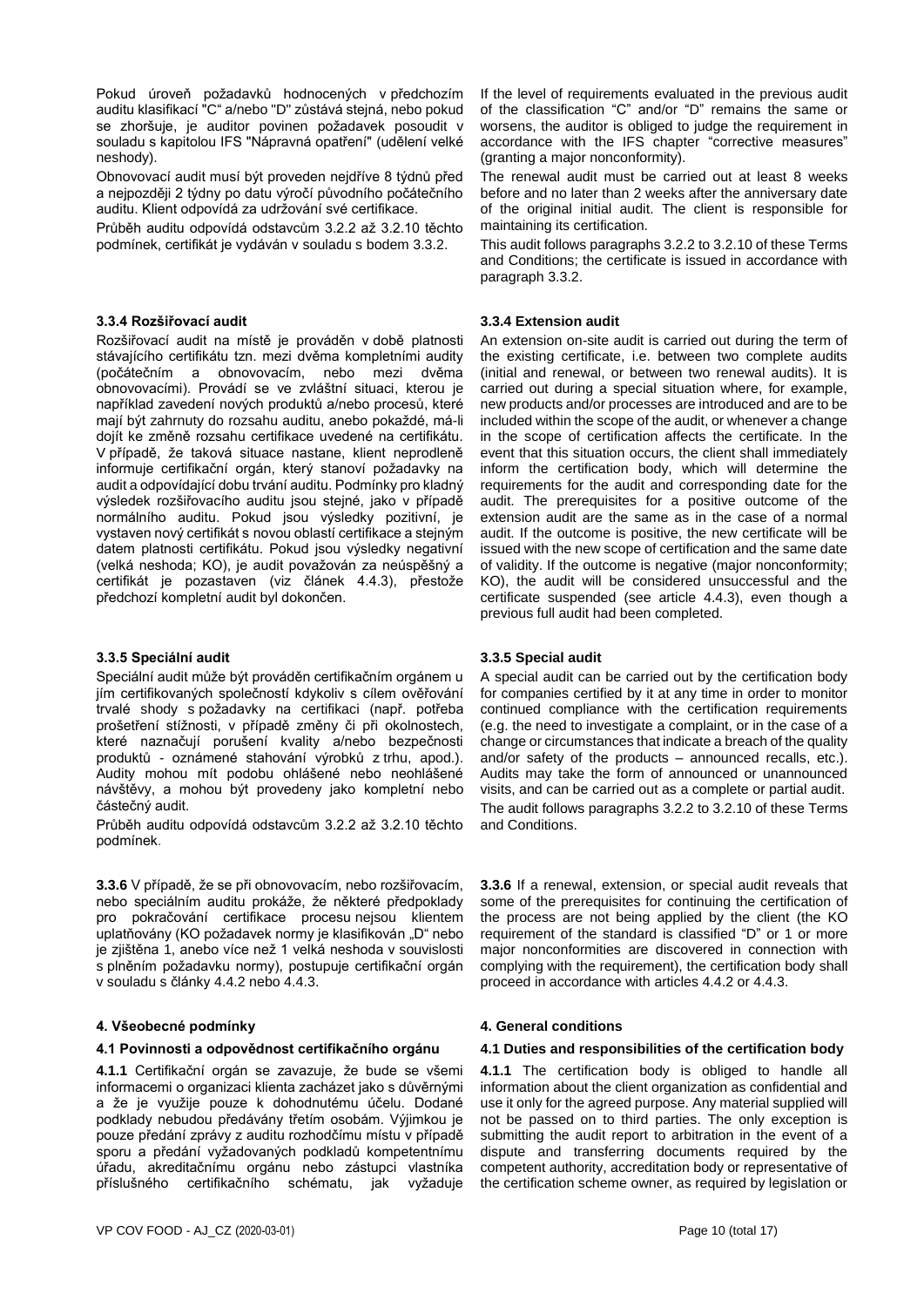legislativa nebo podmínky daného certifikačního schématu. Klient může certifikační orgán této povinnosti mlčenlivosti zprostit.

**4.1.2** Ručení certifikačního orgánu vůči klientovi nebo třetí osobě je stanoveno v souladu s českým obchodním právem. Certifikační orgán je povinen v rámci svých možností dbát na správné používání certifikace pro reklamní účely klienta.

**4.1.3** Auditní zprávy zůstávají majetkem klienta a nesmí být celé ani jejich části, poskytovány certifikačním orgánem třetím stranám bez předchozího písemného souhlasu klienta (kromě případů, kdy to vyžaduje zákon). Certifikační orgán musí uchovávat kopii zprávy o auditu po dobu pěti let.

**4.1.4** Certifikační orgán je povinnen pozastavit platnost certifikátu klienta na IFS Audit portalu nejpozději do 2 pracovních dnů po auditu během něhož byl KO požadavek normy klasifikován "D" nebo byla zjištěna jedna nebo více velkých neshod v souvislosti s plněním požadavku normy IFS.

**4.2.1** Klient se zavazuje vyhovět požadavkům na certifikaci a předložit všechny informace nezbytné pro jeho hodnocení.

**4.2.2** Klient včas oznámí certifikačnímu orgánu kontaktní osobu pověřenou jednat s auditory a umožní auditorům přístup do příslušných provozních prostor ve svém sídle a/nebo provozovně(-nách), které jsou předmětem auditu.

**4.2.3** Klient se zavazuje, následně po uzavření smlouvy a udělení certifikátu na prověřený systém/proces (viz odst. 3.3.2.2), dodržovat po dobu platnosti certifikace veškeré požadavky na proces stanovené standardy IFS a písemně sdělit certifikačnímu orgánu na adresu [food@tuv-sud.cz](mailto:food@tuv-sud.cz) nejpozději do 3 pracovních dnů všechny změny, které mohou ovlivnit schopnost klienta plnit požadavky na cetifikaci, to se týká zejména, ale ne pouze:

- důležitých změn v certifikovaném systému/procesu;
- významné změny produktů nebo způsobu jejich zpracování;
- změn firemní struktury a organizace;
- stahování výrobků z trhu;
- informace ze systému rychlého varovaní pro potraviny a krmiva (RASFF);
- porušení legislativy ve vztahu k výrobkům nebo činnosti klienta a případech, kdy je proti němu vedeno řízení ze strany státních orgánů, jeho zákazníků nebo spotřebitelů.

**4.2.4** Před každým obnovovacím auditem předá klient certifikačnímu orgánu k dispozici platné podklady certifikovaného procesu, jako je např. aktualizovaný vstupní dotazník (žádost o certifikaci).

the conditions of the certification scheme. The client may waive the certification body of this confidentiality obligation.

**4.1.2** Warranties given by the certification body to the client or to third parties shall be governed by Czech commercial law. The certification body is obliged within its capabilities to ensure the correct use of certification for the advertising purposes of the client.

**4.1.3** Audit reports shall remain the property of the client and may not be provided by the certification body, either wholly or partially, to third parties without the prior written consent of the client (except where required by law). The certification body shall keep a copy of the audit report for a period of five years.

**4.1.4** The certification body is required to suspend a client's certificate on the IFS Audit Portal no later than 2 working days after an audit has revealed that the requirement is a KO classified "D" or that one or more major nonconformities exist in connection with meeting the requirement of the IFS standard.

### **4.2 Povinnosti a odpovědnost klienta 4.2 Duties and responsibilities of the client**

**4.2.1** The client is obliged to meet the requirements for certification and present all information necessary for the evaluation.

**4.2.2** The client shall inform the certification body in time about the contact person authorized to work with the auditors and provide the auditors access to the relevant operational spaces in its headquarter and/or production facility(ies) to be audited.

**4.2.3** Following the conclusion of the contract and issue of the certificate for a proven system/process (see section 3.3.2.2), the client is obliged to fulfill during a period of validity of the certificate all requirements to the process set by IFS standards and give written notification to the certification body at the address [food@tuv-sud.cz](mailto:food@tuv-sud.cz) within 3 working days of any changes that may affect the client's ability to meet the requirements for certification. This especially applies, but is not limited to:

- important changes in the certified system/process;
- significant modification to the products or the treatment / processing methods;
- changes in the corporate structure and organization;
- withdrawing products from the market;
- information from the Rapid Alert System for Food and Feed (RASFF);
- legal violations in relation to the client's products or activities and whenever the authorities begin proceedings against it, its customers or consumers.

**4.2.4** Prior to every recertification audit, the client shall submit to e the certification body valid documentation of the certified system, e.g. an updated initial questionnaire (application for certification).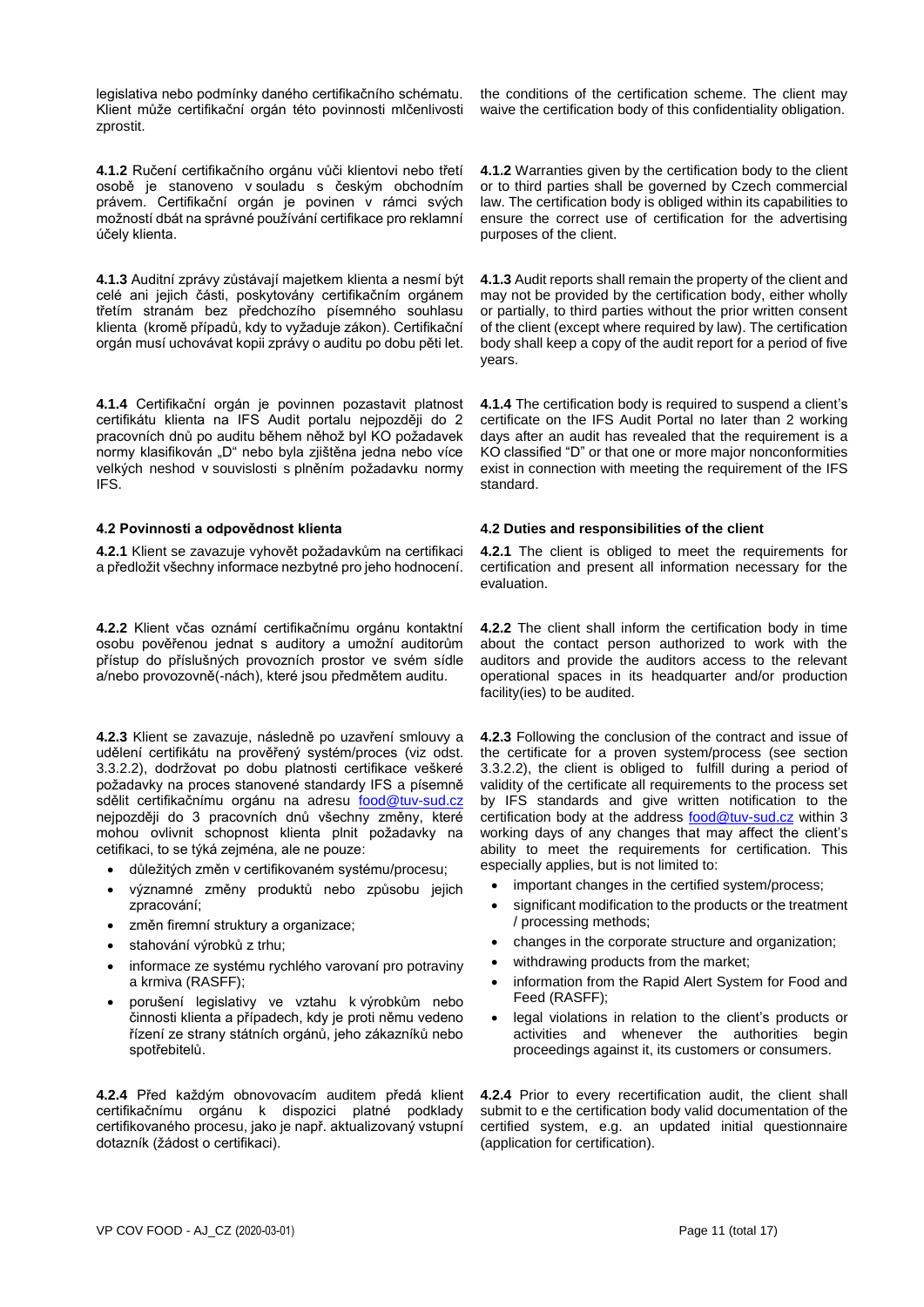**4.2.5** Klient se zavazuje vést záznamy o stížnostech týkajících se souladu certifikovaného procesu s požadavky předpisů, norem, požadavků zákazníků a dalších zainteresovaných stran a způsobu jejich odstranění. Současně se zavazuje zpřístupnit tyto záznamy certifikačnímu orgánu TÜV SÜD Czech.

**4.2.6** Klient bere na vědomí, že základní údaje o klientovi a udělené certifikaci jsou certifikačním orgánem vloženy do databáze IFS na IFS Audit portal, kde jsou dostupné<br>obchodním řetězcům a dalším certifikovaným obchodním řetězcům a dalším certifikovaným společnostem. Dostupné jsou následující informace:

- jméno a adresa společnosti
- jméno a adresa certifikačního orgánu
- jméno auditora
- rozsah auditu
- datum a doba trvání auditu
- dosažená úroveň v auditu
- datum vydání certifikátu a doba jeho platnosti.

Klient sám může udělit autorizaci ke zveřejnění detailních informací - zprávy z auditu a akčního plánu.

**4.2.7** Klient dává souhlas k tomu, aby informace, které se týkají procesu posuzování a hodnocení jeho systému managementu mohly být zpřístupněny jiným orgánům. Těmi je míněna skupina posuzovatelů a pozorovatelů ze strany akreditačního orgánu, majitele certifikačních schémat IFS<br>Management GmbH, respektive skupina řádně Management jmenovaných evaluátorů EA. Klient dává souhlas i k případné účastí této skupiny posuzovatelů v procesu samotného auditu, tedy tzv. witness auditu.

**4.2.8** Informace o ochraně osobních údajů ze strany IFS Management GmbH jsou uvedeny v Příloze 1 rámcové smlouvy mezi TÜV SÜD Czech a IFS Management GmbH jsou dostupné na [https://www.tuv-sud.cz/cz-cz/sekce-pro](https://www.tuv-sud.cz/cz-cz/sekce-pro-klienty-a-verejnost/vseobecne-a-obchodni-podminky)[klienty-a-verejnost/vseobecne-a-obchodni-podminky](https://www.tuv-sud.cz/cz-cz/sekce-pro-klienty-a-verejnost/vseobecne-a-obchodni-podminky)

Informace o ochraně ochraně osobních údajů ze strany TÜV SÜD Czech jsou dostupné na [https://www.tuv-sud.cz/cz](https://www.tuv-sud.cz/cz-cz/o-tuev-sued/tuev-sued-czech/politika-bezpecnosti-informaci-v-tuev-sued-czech/ochrana-osobnich-udaju-gdpr-v-tuev-sued-czech)[cz/o-tuev-sued/tuev-sued-czech/politika-bezpecnosti](https://www.tuv-sud.cz/cz-cz/o-tuev-sued/tuev-sued-czech/politika-bezpecnosti-informaci-v-tuev-sued-czech/ochrana-osobnich-udaju-gdpr-v-tuev-sued-czech)[informaci-v-tuev-sued-czech/ochrana-osobnich-udaju-gdpr](https://www.tuv-sud.cz/cz-cz/o-tuev-sued/tuev-sued-czech/politika-bezpecnosti-informaci-v-tuev-sued-czech/ochrana-osobnich-udaju-gdpr-v-tuev-sued-czech)[v-tuev-sued-czech](https://www.tuv-sud.cz/cz-cz/o-tuev-sued/tuev-sued-czech/politika-bezpecnosti-informaci-v-tuev-sued-czech/ochrana-osobnich-udaju-gdpr-v-tuev-sued-czech)

**4.2.9** Klient musí umožnit vykonání Speciálního auditu, anebo witness auditu v rámci Programu integrity IFS a/nebo witness auditu prováděného auditorem akreditačního orgánu v rámci dozoru nad akreditací certifikačního orgánu.

### **4.3 Používání certifikátů TÜV SÜD Czech 4.3 The use of TÜV SÜD Czech certificates**

**4.3.1** Klient může certifikát používat k obchodním účelům např. jako důkaz pro třetí osoby a úřady, a to po dobu, kdy je držitelem platného certifikátu. Je zakázáno zavádějící používání certifikátu (např. úpravou či užitím pouze jeho části) nebo způsobem, který zakládá dojem vykonané certifikace výrobku.

Klient nebude používat svoji certifikaci procesu takovým způsobem, který by diskreditoval certifikační orgán, a nebude vydávat žádná prohlášení týkající se jeho certifikace produktu, které by certifikační orgán mohl považovat za zavádějící nebo neoprávněné.

**4.2.5** The client is obliged to keep records on complaints concerned with the compliance of the certification process with the requirements of regulations, standards, customer and other stakeholders requirements and information avbout their solving. The client is likewise obliged to make these records available to the certification body TÜV SÜD Czech.

**4.2.6** The client is aware that the certification body enters basic information about the client and its certification into the IFS database on the IFS Audit Portal, where it is available to retail chains and other certified companies. The following information is available:

- name and address of the company
- name and address of the certification body
- name of the auditor
- scope of the audit
- date and time of the audit
- level of audit reached
- date of issue of the certificate and its validity.

Only the client can grant authorization to disclose detailed information – audit report and action plan.

**4.2.7** The Client agrees that the information related to the process of assessment and evaluation of its management system can be available for other authorities. These authorities include a group of assessors and observers from the accreditation body, the owner of certification schemes IFS Management GmbH, a group of properly appointed EA evaluators, respectively. The Client also agrees with the possible presence of this group of evaluators in the actual process of the audit, i. e. the so-called witness audit.

**4.2.8** Information on data policy protection by IFS Management GmbH are listed in Annex 1 of framework agreement between TÜV SÜD Czech and IFS Management GmbH and are availeble on [https://www.tuv-sud.cz/cz](https://www.tuv-sud.cz/cz-cz/sekce-pro-klienty-a-verejnost/vseobecne-a-obchodni-podminky)[cz/sekce-pro-klienty-a-verejnost/vseobecne-a-obchodni](https://www.tuv-sud.cz/cz-cz/sekce-pro-klienty-a-verejnost/vseobecne-a-obchodni-podminky)[podminky](https://www.tuv-sud.cz/cz-cz/sekce-pro-klienty-a-verejnost/vseobecne-a-obchodni-podminky)

Information about data protection by TÜV SÜD Czech are available on [https://www.tuv-sud.cz/cz-cz/o-tuev-sued/tuev](https://www.tuv-sud.cz/cz-cz/o-tuev-sued/tuev-sued-czech/politika-bezpecnosti-informaci-v-tuev-sued-czech/ochrana-osobnich-udaju-gdpr-v-tuev-sued-czech)[sued-czech/politika-bezpecnosti-informaci-v-tuev-sued](https://www.tuv-sud.cz/cz-cz/o-tuev-sued/tuev-sued-czech/politika-bezpecnosti-informaci-v-tuev-sued-czech/ochrana-osobnich-udaju-gdpr-v-tuev-sued-czech)[czech/ochrana-osobnich-udaju-gdpr-v-tuev-sued-czech](https://www.tuv-sud.cz/cz-cz/o-tuev-sued/tuev-sued-czech/politika-bezpecnosti-informaci-v-tuev-sued-czech/ochrana-osobnich-udaju-gdpr-v-tuev-sued-czech)

**4.2.9** The client shall enable the performance of the Special audit, or a witness audit as part of the IFS Integrity Program and/or witness audit performed by auditor of Accreditation Body in frame of surveillance on accreditation of Certification Body.

**4.3.1** The client can use the certificate for commercial purposes such as proof for third parties and the authorities, for as long as it holds a valid certificate. Misleading use of the certificate (e.g. modified or partial use) is forbidden, as are any means to give the impression of certification of the product.

The client will not use its process certification in a way that might discredit the certification body, and will not issue any declaration regarding its product certification which the certification body may consider misleading or unauthorized.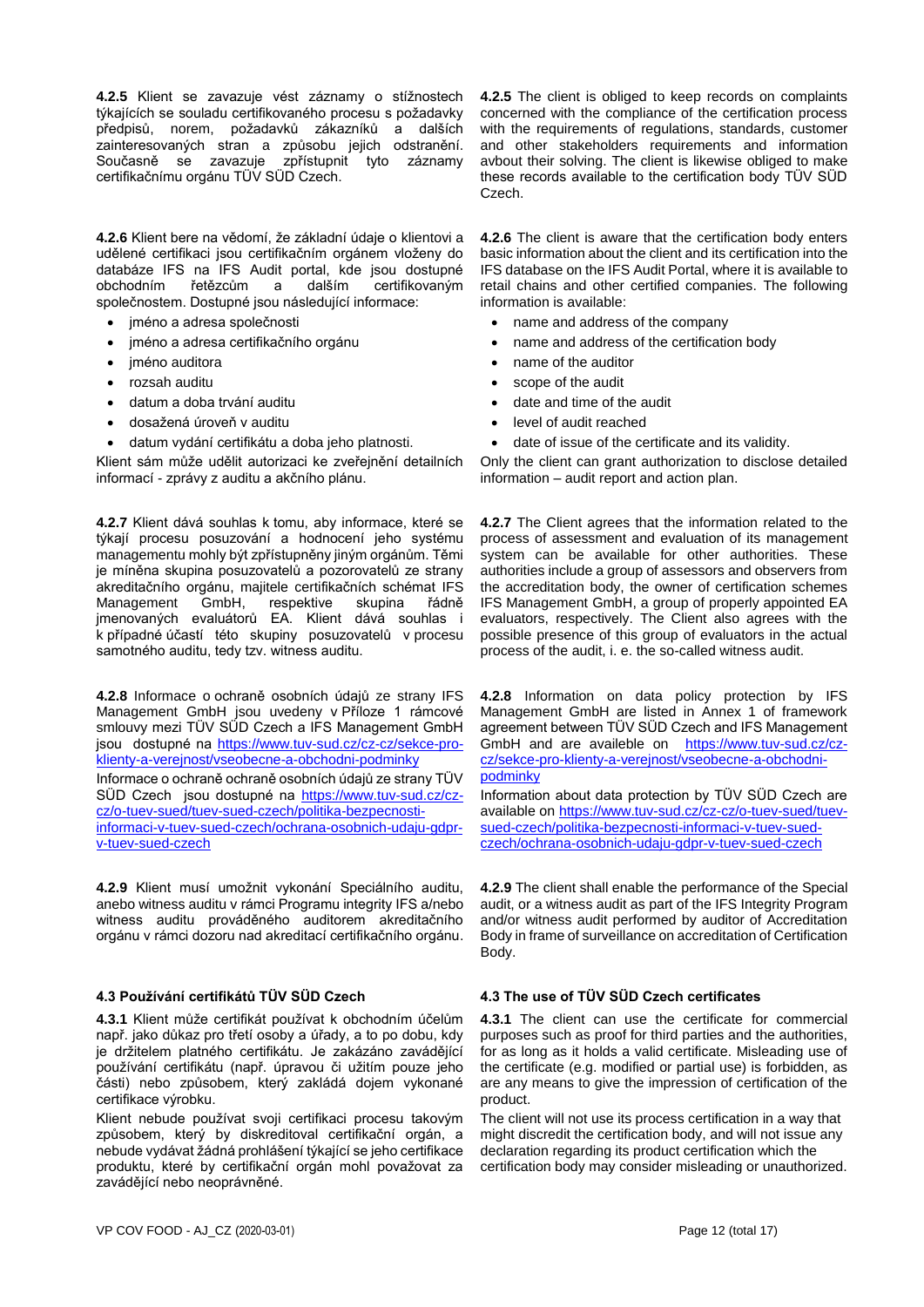Certifikát platí pouze pro majitele certifikátu a vztahuje se pouze na procesy v něm uvedené. Přenos certifikátu na třetí osobu je nepřípustný stejně jako jeho používání třetí osobou.

Pokud klient poskytuje jiným osobám kopie certifikačních dokumentů, musí být tyto dokumenty reprodukovány jako celek (včetně případných příloh).

**4.3.2** Ve spojení s certifikací IFS nelze užívat certifikační značky TÜV SÜD Czech.

# **4.4 Ukončení platnosti, odejmutí a pozastavení certifikátu**

**4.4.1** Ukončení platnosti certifikátu nastane, pokud: **4.4.1** The certificate shall be terminated if:

- byl na klienta vyhlášen konkurs the client goes bankrupt
- došlo k převzetí firmy jiným subjektem (tzv."likvidace s nástupcem")
- došlo k ukončení platnosti smlouvy odstoupením či výpovědí ze strany klienta nebo certifikačního orgánu
- uběhla uvedená doba platnosti a klient nepožádal o prodloužení (obnovovací audit).

**4.4.2** Certifikační orgán má právo odejmout certifikát, pokud: **4.4.2** The certification body is authorized to withdraw the

- je certifikát zneužíván (použitím k jiným účelům, než pro jaké byl vystaven, např. pro jinou dosud necertifikovanou firmu případně pro jinou organizačně oddělenou část firmy, která nebyla zahrnuta do oblasti certifikace nebo pro jiný předmět činnosti)
- při obnovovacím nebo rozšiřovacím příp. speciálním auditu se prokáže, že některé předpoklady pro certifikaci procesu nejsou klientem uplatňovány - KO požadavek normy je klasifikován "D" nebo je zjištěna více než 1 velká neshoda v souvislosti s plněním požadavku normy (v takovém případě může klient podstoupit nový počáteční audit, ne však dříve než 6 týdnů po předchozím auditu).
- majitel certifikátu písemně odmítne změny Všeobecných podmínek pro certifikaci procesů a služeb během šesti týdnů po jejich vstoupení v platnost příp. možnosti se s nimi seznámit
- platba za výkony certifikačního orgánu nebyla zaplacena ve stanovené lhůtě (ani po upomínce)
- nastanou jiné důvody k odejmutí plynoucí ze smlouvy s klientem nebo klient tuto smlouvu poruší, odstoupí od ní či se zachová v rozporu se sjednaným předmětem smlouvy, zejména např. neumožní auditorům přístup do příslušných provozních prostor ve svém sídle a/nebo provozovně(-nách), které jsou předmětem auditu

**4.4.3** Certifikační orgán má právo pozastavit platnost certifikátu, pokud:

• při obnovovacím nebo rozšiřovacím příp. speciálním auditu se prokáže, že některé předpoklady pro certifikaci procesu nejsou klientem uplatňovány - je zjištěna max. 1 velká neshoda v souvislosti s plněním požadavku normy.

The certificate is valid only for the certificate owner and applies only to the processes indicated on it. It is not permitted to transfer the certificate to a third party or allow it to be used by a third party.

If the client provides copies of certification documents to other persons, these documents must be reproduced in their entirety (including any annexes).

**4.3.2** In connection with IFS certification is not allowed to use any TÜV SÜD certification mark.

# **4.4 Termination, withdrawal and suspension of the certificate**

- 
- the company is taken over by another entity (so-called "liquidation with successor")
- the contract is terminated by withdrawal or termination by the client or by the certification body
- the validity period expires and the cient does not apply for an extension (recertification).

certificate if:

- the certificate is misused (used for other purposes than it was issued for, e.g. for another company which has not been certified yet, or for another separate part of the company which was not included within the certification scope or is for another scope of activities)
- a renewal, extension, or special audit reveals that some of the prerequisites for the certification process are not being applied by the client – the KO requirement of the standard is classified "D" or 1 or more major nonconformities is discovered in connection with complying with the requirement (in this case, the client can undergo a new initial audit, but not earlier than 6 weeks after the previous audit).
- the certificate holder offers a written rejection of changes to the General Terms and Conditions for certifying processes and services within six weeks after they come into force or the client had the opportunity to become acquainted with them.
- payment for the work of the certification body was not made within the specified deadline (even after a notice was sent out)
- other reasons for revoking certification based on the contract with the client occur or the client breaches the contract, withdraws from it or behaves in conflict with the agreed scope of the contract, especially eg. denies to the auditors access to the relevant operational spaces in its headquarter and/or production facility(ies) to be audited.

**4.4.3** The certification body is authorized to suspend the certificate if a:

renewal, extension, or special audit reveals that some of the prerequisites for the certification process are not being applied by the client  $-$  a maximum of 1 major nonconformity is discovered in connection with complying with the requirement.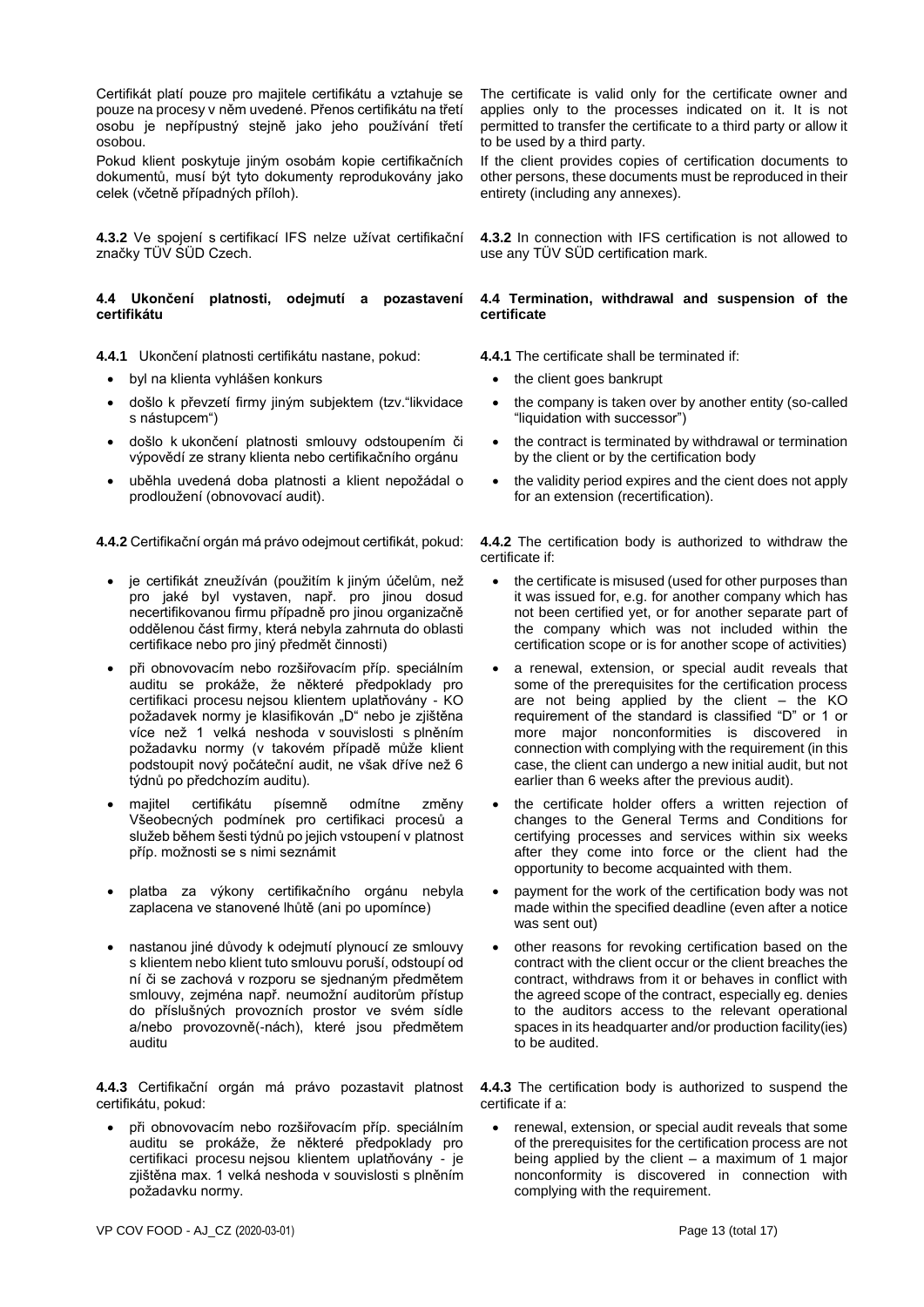• Pokud klient neumožní auditorovi přístup do závodu, který má být auditován (kromě situací způsobených "vyšší mocí")

Doba pro pozastavení certifikátu může trvat maximálně 6 měsíců určených pro provedení následného auditu na místě za účelem kontroly odstranění neshody, pak nastává buď fáze obnovení platnosti při naplnění podmínek pro trvání platnosti certifikátu výše popsaných, nebo odejmutí certifikátu dle odst. 4.4.2 těchto Podmínek.

**4.4.4** V případě ukončení platnosti certifikátu dle odst. 4.4.1 nebo odejmutí certifikátu dle odst. 4.4.2 těchto Podmínek následuje vyjmutí odkazu na certifikaci ze seznamu certifikovaných klientů a klient není nadále oprávněn jakkoliv odkazovat na certifikaci procesu ani používat certifikáty jako důkaz certifikovaného procesu.

V případě pozastavení certifikátu dle odst. 4.4.3 těchto Podmínek není klient do doby obnovení platnosti certifikátu oprávněn jakkoliv odkazovat na certifikaci procesu ani používat certifikáty jako důkaz certifikovaného procesu.

# **4.4.5 Program integrity IFS 4.4.5 IFS Integrity Program**

Program integrity IFS byl vytvořen v roce 2010 a zahrnuje různá opatření k zajitění kvality programu certifikace IFS se zaměřením se na přezkoumání provedených auditů dle norme IFS certifikačními orgány a jejich auditory.

Základní postupy Programu Integrity IFS jsou popsány v příloze 4 rámcové smlouvy mezi TÜV SÜD Czech a IFS Management GmbH, který je dostupný na stránkách

[https://www.tuv-sud.cz/cz-cz/sekce-pro-klienty-a](https://www.tuv-sud.cz/cz-cz/sekce-pro-klienty-a-verejnost/vseobecne-a-obchodni-podminky)[verejnost/vseobecne-a-obchodni-podminky](https://www.tuv-sud.cz/cz-cz/sekce-pro-klienty-a-verejnost/vseobecne-a-obchodni-podminky)

Program Integrity IFS zahrnuje zejména následující aktivity: The IFS Integrity Program mainly works on the following

# **4.4.5.1 Řízení stížností**

Podrobný proces řízení stížností analyzuje všechny potřebné informace. Maloobchodníci nebo jakékoli jiné zúčastněné strany mají právo postoupit jakoukoli možnou stížnost vlastníkovi standardů IFS k prošetření Integrity programem. Příslušné informace mohou být předány e-<br>mailem prostřednictvím complaintmanagement@ifsmailem prostřednictvím complaintmanagement@ifscertification.com nebo prostřednictvím formuláře pro stížnosti na webu IF[S www.ifs-certification.com.](http://www.ifs-certification.com/)

Kanceláře IFS shromažďují všechny potřebné informace, aby prošetřily příčinu stížnosti a zjistily, zda existují nedostatky v plnění požadavků IFS certifikovanými společnostmi, akreditovanými certifikačními orgány nebo auditory schválenými IFS. Jsou podniknuty příslušné kroky k plnému prošetření stížnosti, které mohou zahrnovat i požadavek k provedení interních setření certifikačním orgánem a poskytnutí prohlášení o výsledku tohoto vyšetřování vlastníkovi standardu IFS.

Na závěr IFS Quality Assurance Management rozhodne, který přístup by mohl být nejlepší k posouzení a vyřešení stížnosti. Tím může být naplánování kontroly Integrity IFS certifikované společnosti s cílem prověřit stížnost na místě nebo organizace svědeckého auditu Integrity pro IFS schváleného auditora, který je účastníkem řešení stížnosti. Na základě stížnosti jsou prováděny převážně neohlášené kontroly Integrity na místě (oznámení 30 minut před začátkem kontroly Integrity na místě). V některých zvláštních případech může být kontrola Integrity na místě

provedena ohlášeně (oznámení cca 48 hod. předem).

• if the klient denies to the auditor access to the site to be audited (apart from "force majeure")

The period for suspending the certificate is up to 6 months, intended for performing an on-site follow-up audit to check whether the nonconformity has been remedied; after that, the certificate will either be restored provided the requirements for the certificate mentioned above are met, or the certificate will be revoked according to paragraph 4.4.2 of these Terms and Conditions.

**4.4.4** In case of termination of the certificate in accordance with paragraph 4.4.1 or revoked in accordance with paragraph 4.4.2, the reference to this certification shall be scratched from the list of certified clients and the client will no longer be authorized to claim certification for its process or use the certificates as proof of a certified process.

Should the certificate be suspended in accordance with paragraph 4.4.3 of these Terms and Conditions, then until the certificate is restored the client is not authorized to claim certification for its processes or use the certificates as proof of a certified process.

The IFS Integrity Program was created in 2010 and includes various measures to ensure the quality of the IFS certification program with a focus on reviewing the audits carried out by IFS certification bodies and auditors.

The main procedures of IFS Integrity Program are described in the Annex 4 of the framework agreement between TÜV SÜD Czech and IFS Management GmbH, which is available on the website [https://www.tuv-sud.cz/cz-cz/sekce-pro](https://www.tuv-sud.cz/cz-cz/sekce-pro-klienty-a-verejnost/vseobecne-a-obchodni-podminky)[klienty-a-verejnost/vseobecne-a-obchodni-podminky](https://www.tuv-sud.cz/cz-cz/sekce-pro-klienty-a-verejnost/vseobecne-a-obchodni-podminky)

activities:

# **4.4.5.1 Complaint management**

A detailed complaint management process analyzes all necessary information. Retailers or any other interested parties have the right to forward any possible complaint issue to IFS for investigation as part of the Integrity Program. The respective information can be forwarded by

e-mail via complaintmanagement@ifs-certification.com or via a complaint form on the IFS website [www.ifs](http://www.ifs-certification.com/)[certification.com.](http://www.ifs-certification.com/)

The IFS offices will gather all necessary information in order to investigate the cause of the complaint and to establish if there are deficiencies by certified companies, accredited certification bodies or IFS approved auditors in meeting IFS requirements. Appropriate steps are taken to

fully investigate a complaint, which may include a request to a certification body to carry out internal investigations and to provide a statement on the outcome of their investigations to IFS.

Finally IFS Quality Assurance Management will decide which approach could be the best to assess and solve the complaint. This might also be to plan an Integrity on-site Check at the IFS certified company to investigate the case on-site or to organize an Integrity Witness Audit for an IFS approved auditor involved in the complaint case.

Based on the complaint reason the Integrity on-site Checks will mainly be performed unannounced (announcement 30 minutes before start of the Integrity on-site Check). In some special cases Integrity on-site Checks might also be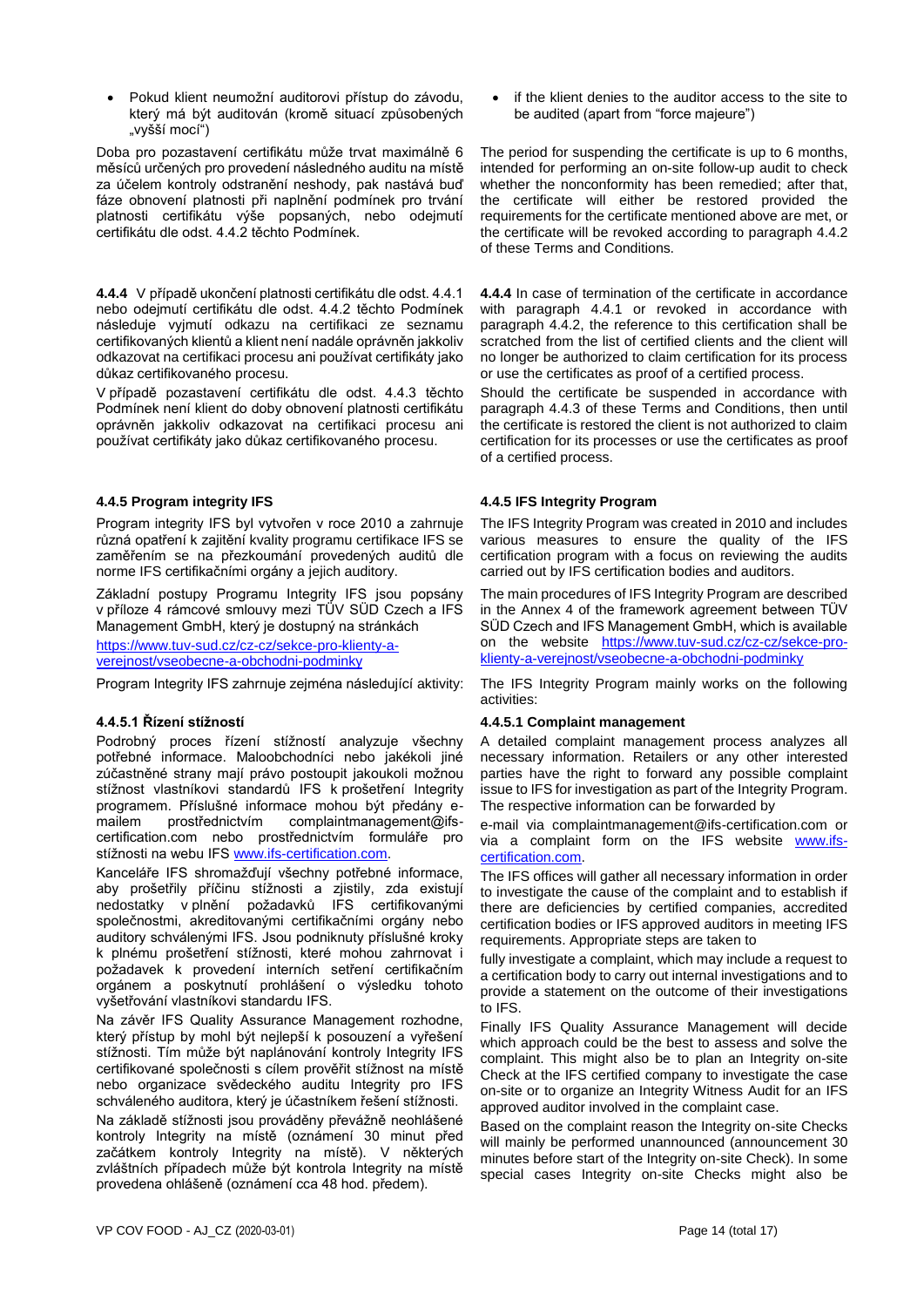performed announced (announcement in general about 48 hours before).

# **4.4.5.2 Přístup založený na riziku a monitorování zajištění kvality IFS**

Aby byla zajištěna správná implementace všech postupů popsaných ve standardech IFS a souvisejících normativních dokumentech, provádí program Integrity IFS pravidelně audity v kanceláři certifikačních orgánů (Integrity CB Office Audits). Během těchto auditů Integrity v kanceláři certifikačních orgánů je ověřována pracovní výkonnost auditorů schválených IFS a certifikačních orgánů pomocí kontroly řady zpráv z auditů a kontroly databáze IFS. Pokud během těchto auditů Integrity v kanceláři u certifikačních orgánů musí být vyjasněna zvláštní témata, může tato situace vést také provedení svědeckého auditu Integrity auditorů schválených IFS nebo kontroly Integrity na místě u společností certifikovaných příslušným certifikačním orgánem.

Dále, s přihlédnutím k přístupu založenému na riziku - jsou zprávy certifikovaných společností analyzovány a čteny zaměstnanci oddělení zajištění kvality IFS. Pro přístup založený na riziku byla pracovní skupinou zajištění kvality IFS definována různá kritéria. Tyto analýzy jsou průběžným monitorovacím postupem řízení zajištění kvality IFS, který zohledňuje ekonomická kritéria (např. počet vydaných certifikátů v jednotlivých zemích) nebo kritéria kvality (např. výsledky auditu, doby auditu atd.).

Společnosti, které mají platný certifikát IFS, musí akceptovat neohlášenou / ohlášenou kontrolu Integrity na místě a poskytnout přístup a podporu pověřenému auditorovi Integrity. Přijetí programu IFS Integrity je součástí předpisů všech standardů IFS.

Rovněž musí být akceptována přítomnost pověřeného Integrity auditora během pravidelného auditu IFS, který provádí svědecký audit auditora schváleného IFS.

Kontroly Integrity na místě nebo svědecké Integrity audity a také audity Integrity v kanceláři certifikačních orgánů prováděné v rámci programu Integrity jsou prováděny auditory Integrity zaměstnanými nebo pověřenými společností IFS Management GmbH. Auditoři integrity jsou zcela nezávislí na auditovaných subjektech a certifikačních orgánech IFS.

**4.5.1** Autorské právo na normy IFS a registrové obchodní značky plně vlastní společnost IFS Management GmbH. Loga IFS si lze stáhnout prostřednictvím zabezpečené části IFS Audit portalu.

**4.5.2** Při použití log IFS se klient musí řídit příslušnými podmínkami certifikačního schématu a daného standardu. Podmínky používání loga jsou kontrolovány auditorem během auditu a výsledek je popsán ve zprávě z auditu.

**4.5.3** Společnost certifikovaná podle normy IFS, společnost podporující IFS (obchodník, výrobce potravin, maloobchodní řetězec, poskytovatel logistických služeb nebo velkoobchodník), která přijímá certifikáty podle IFS od svých dodavatelů nebo poskytovatelů služeb, nebo certifikační orgán IFS mohou používat logo IFS pro propagační účely a zveřejňovat informace o certifikaci IFS za předpokladu, že nebudou viditelné na obalu konečného výrobku, který je k dispozici konečnému spotřebiteli. To zahrnuje i jakoukoliv komunikaci a používaní slovních

### **4.4.5.2 Risk based approach and monitoring of IFS Quality Assurance**

In order to care for correct implementation of all procedures described in IFS standards and respective regulative documents IFS Integrity Program carries out regularly office audits at certification bodies (Integrity CB Office Audits). During these Integrity CB Office Audits work performance of IFS approved auditors and of certification bodies is checked by means of several report examples and database analyses.

If during these Integrity CB Office Audits special topics have to be clarified, this could also lead to Integrity Witness Audits of IFS approved auditors or to Integrity on-site Checks at companies certified by the respective certification body.

Additionally, taking into account a risk based approach reports of certified companies are analyzed and read by IFS Quality Assurance Management staff. For the risk based approach different criteria have been defined by IFS Quality Assurance Working Group. These analyses are an ongoing monitoring procedure of IFS Quality Assurance Management taking into account both economic criteria (e.g. number of issued certificates in certain countries) or quality criteria (e.g. audit results, audit times etc.).

Companies having a valid IFS certificate have to accept an unannounced/announced Integrity on-site Check and to give access and support to the commissioned Integrity auditor. The acceptance of the IFS Integrity Program is part of the regulations of all IFS standards.

Also witnessing IFS approved auditors from certification bodies by commissioned Integrity auditors during regular IFS audits has to be accepted.

Integrity on-site Checks or Integrity Witness Audits and also Integrity CB Office Audits carried out as part of the Integrity Program are conducted by Integrity auditors employed at or commissioned by IFS Management GmbH. Integrity auditors are completely independent of the auditees and the IFS certification bodies.

# **4.5 Používání log IFS 4.5 Use of the IFS logo**

**4.5.1** The copyright to IFS standards and the registered trademark are completely owned by the company IFS Management GmbH. IFS logos can be downloaded through the secured part of the IFS Audit Portal.

**4.5.2** When using the IFS logo, the client must follow the conditions of the certification scheme and standard. The conditions for using the logo are checked by the auditor during the audit and the results are described in the audit report.

**4.5.3** A company certified in accordance with the IFS standard, a company supported by IFS (retailer, food producer, retail chain, provider of logistics services or wholesaler), which is the recipient of certificates according to IFS from its suppliers or providers of services, or an IFS certification body, can use the IFS logo for promotional purposes and publish information about IFS certification provided that it will not be visible on the packaging of a specific product to be made available to the end consumer. This includes any communication and use of the worded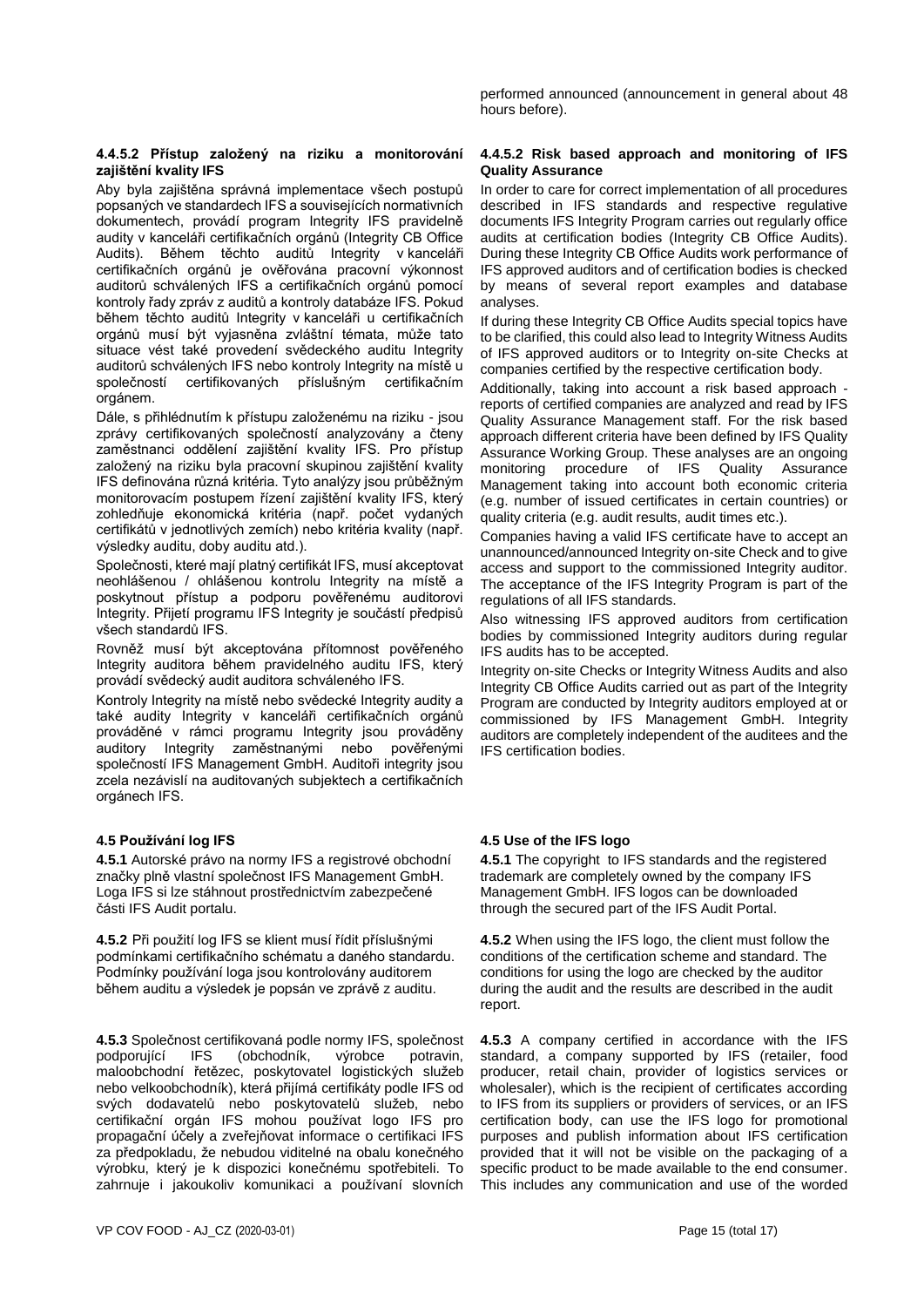označení "IFS", "International Featured Standards" nebo "IFS Food" a podobně.

**4.5.4** Logo IFS nesmí být používáno způsobem, který by mohl naznačovat odpovědnost vlastníka IFS za rozhodnutí o certifikaci. V případě pozastavení nebo odebrání IFS certifikace musí klient okamžitě ukončit používání loga IFS na svých dokumentech nebo jiných souvisejících materiálech a ukončit veškerou komunikaci týkající se IFS. Klient musí splnění těchto požadavků prokázat.

**4.5.5** Podrobnosti uvádí příslušné normy IFS nebo jsou uvedeny na stránkách www.ifs-certification.com.

# **4.6 Záznamy o certifikaci 4.6 Certification records**

Certifikační orgán vede záznamy o auditech prosesů klientů, z nichž je patrné provedení této služby. Doba uchovávání těchto podkladů činí 5 let. Dále vede seznam certifikovaných klientů s udáním oblasti certifikace a doby platnosti certifikátu, seznam certifikátů s dočasně pozastavenou platností a certifikátů s předčasně ukončenou platností. Informace o certifikacích je k dispozici na na internetové stránce TÜV SÜD Czech.

Certifikační orgán podává klientovi (držiteli certifikátu) zprávy o podstatných změnách certifikačního a kontrolního řízení nebo o změnách normy či předpisu, jež je základem pro certifikaci. Mimo to jsou zprávy o těchto změnách veřejnosti přístupné prostřednictvím internetové stránky TÜV SÜD Czech.

**5.1** Klient může proti výsledku certifikačního procesu (rozhodnutí certifikačního orgánu o udělení certifikátu – viz odst. 3.3) podat odvolání a dále může proti úkonům a postupům certifikačního orgánu při posuzování vznést stížnost.

**5.2** Opravný prostředek musí klient podat písemně, s odůvodněním a důkazy jeho oprávněnosti.

**5.3** O opravném prostředku vztahujícímu se k posuzování či k výsledkům certifikace rozhoduje v první instanci vedoucí certifikačního orgánu, ve druhé instanci zvláštní komise Rady pro certifikaci TÜV SÜD Czech. Odvolání je přípustné i proti prvoinstančnímu rozhodnutí.

**5.4** Odvolání lze podat ve lhůtě 14 dnů od prokazatelného písemného oznámení výsledku klientovi, stížnost do 14 dnů od okamžiku vzniku její příčiny. Příjetí odvolání nebo stížnosti musí certifikační orgán klientovi písemně potvrdit do 5 pracovnách dní od jejího obdržení.

**5.5** O odvolání musí první instance rozhodnout do 20 pracovních dnů od jejího doručení klientem či ve lhůtě 5 pracovních dní postoupit druhé instanci. Druhá instance

designation "IFS", "International Featured Standards" or "IFS Food" and the like.

**4.5.4 The** IFS logo must not be used in any manner that could indicate the liability of the IFS owner for a particular certification decision. If IFS certification is suspended or revoked, the client must immediately stop using the IFS logo on its documents or other related material and to cease all communication regarding IFS. The client must prove that these requirements have been met.

**4.5.5** Details are available in the relevant IFS standard or on the website www.ifs-certification.com.

The certification body shall keep records of the audits performed on the client's processes, whereby the provision of this service is clear. The retention period of these documents is 5 years. In addition, it shall maintain a list of certified clients with an indication of the scope of certification and validity period of the certificate, a list of temporarily suspended certificates and those that were prematurely terminated. Information about certificates is available on the website of TÜV SÜD Czech.

# **4.7 Zpráva klientovi o změnách v certifikačním postupu 4.7 Notification to the client about changes in the certification procedure**

The certification body shall inform the client (certificate holder) about substantial changes in certification and monitoring procedures and about changes in the standard and regulation on which the certification is based. Notifications about these changes are moreover available for the public on the website of TÜV SÜD Czech.

# **5. Stížnosti a odvolání (opravné prostředky) 5. Complaints and appeals (corrective measures)**

**5.1** The client may file an appeal against the results of the certification process (decision of the certification body about issuing the certificate – see article 3.3) and furthermore file a complaint against the actions and procedures of the certification body during the evaluation process.

**5.2** The client shall make a written submission of corrective measures, with reasoning and proofs for the claim.

**5.3** A corrective measure related to the evaluation or results of certification shall be decided in the first instance by the head of the certification body, and by a special committee of the TÜV SÜD Czech Certification Board as the second instance. An appeal may even be filed against the first instance of the decision.

The appeal may be filed within 14 days after written notification about the results is received by the client; a complaint within 14 days from the moment of detecting its cause. The certification body must confirm an appeal or complaint to the client in writing within 5 working days of receiving it.

**5.5** A decision on the appeal in the first instance must be issued within 20 working days of receiving it from the client or the proceedings of the second instance must begin within